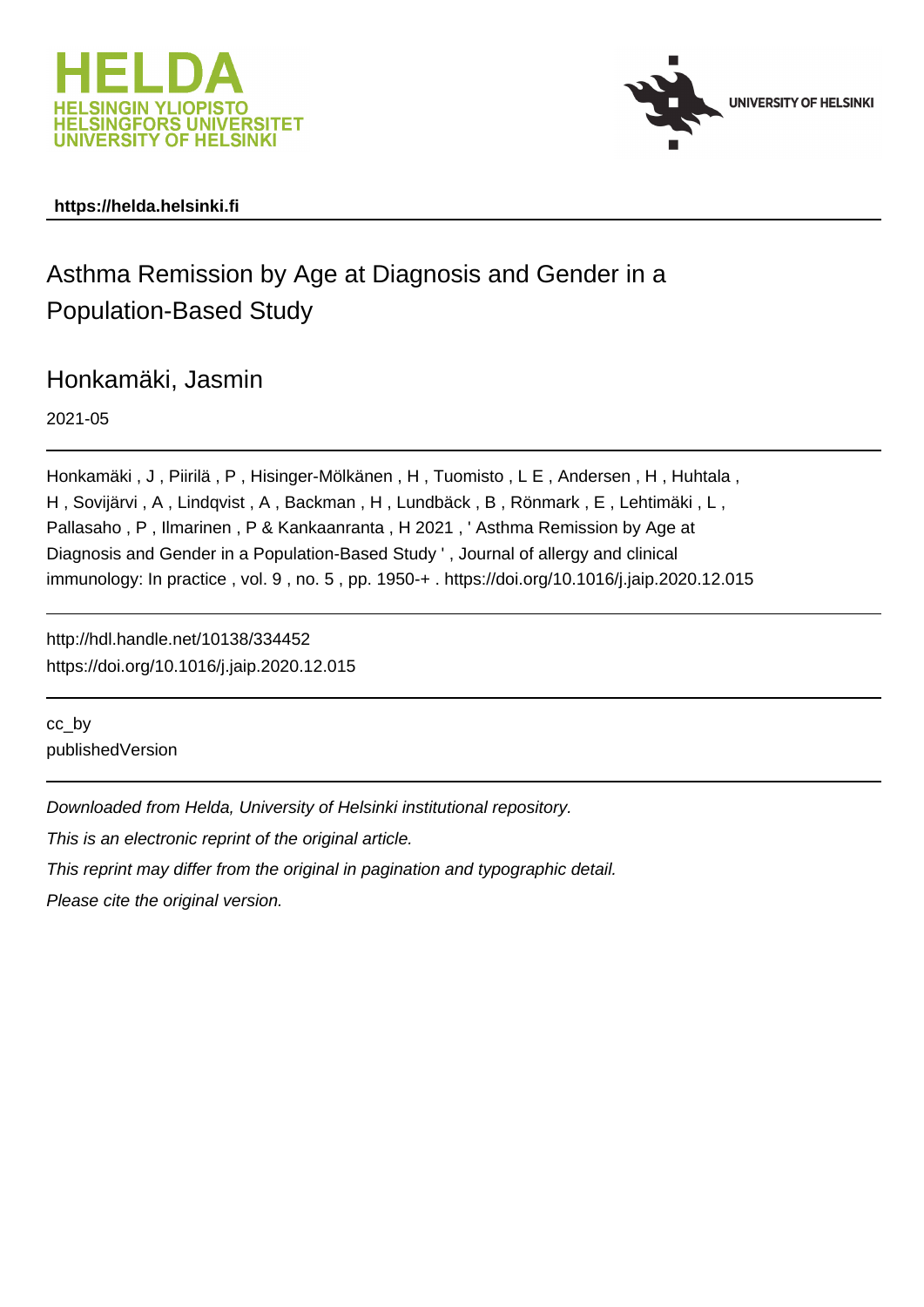## Asthma Remission by Age at Diagnosis and Gender in a Population-Based Study

Jasmin Honkamäki, BMª, Päivi Piirilä, MD, PhD<sup>b</sup>, Hanna Hisinger-Mölkänen, MD<sup>c</sup>, Leena E. Tuomisto, MD, PhD<sup>a,d</sup>, Heidi Andersén, MD<sup>e</sup>, Heini Huhtala, MSc<sup>f</sup>, Anssi Sovijärvi, MD, PhD<sup>b</sup>, Ari Lindqvist, MD, PhD<sup>g</sup>, Helena Backman, PhD<sup>h</sup>, Bo Lundbäck, MD, PhD<sup>i</sup>, Eva Rönmark, PhD<sup>h</sup>, Lauri Lehtimäki, MD, PhD<sup>a,j</sup>, Paula Pallasaho, MD, PhD<sup>k</sup>, Pinja Ilmarinen, PhD<sup>a,d,</sup>\*, and Hannu Kankaanranta, MD, PhD<sup>a,d,i,</sup>\* Tampere, Helsinki, Seinäjoki, and Espoo, Finland; and Stockholm, Umeå, and Gothenburg, Sweden

What is already known about this topic? Age of asthma onset differentiates patients in many ways. Remission is common in child-onset asthma, but seemingly less common in adult-onset asthma. Risk factors of asthma persistence from childhood to adulthood are well described.

What does this article add to our knowledge? In this study, age at asthma diagnosis after 40 years was the strongest risk factor of asthma nonremission, and age at diagnosis had a higher association with nonremission than current patient age or time from diagnosis.

How does this study impact current management guidelines? Age at asthma diagnosis should be highlighted in the guidelines as a key indicator of asthma prognosis. Adequate follow-up and research resource allocation should be provided for adult-onset, especially late adult-onset asthma.

BACKGROUND: Child-onset asthma is known to remit with high probability, but remission in adult-onset asthma is seemingly less frequent. Reports of the association between remission and asthma age of onset up to late adulthood are scarce.

OBJECTIVE: To evaluate the association between asthma remission, age at diagnosis and gender, and assess risk factors of nonremission.

METHODS: In 2016, a random sample of 16,000 subjects aged 20 to 69 years from Helsinki and Western Finland were sent a

- <sup>a</sup>Faculty of Medicine and Health Technology, Tampere University, Tampere, Finland
- <sup>b</sup>Unit of Clinical Physiology, HUS Medical Imaging Center, Helsinki University Central Hospital and University of Helsinki, Helsinki, Finland
- c Faculty of Medicine, University of Helsinki, Helsinki, Finland
- d Department of Respiratory Medicine, Seinäjoki Central Hospital, Seinäjoki, Finland
- e Thoracic Oncology Unit, Tema Cancer, Karolinska University Hospital, Stockholm, Sweden
- f Faculty of Social Sciences, Tampere University, Tampere, Finland
- g Research Unit of Pulmonary Diseases, Helsinki University Hospital, University of Helsinki and Clinical Research Institute HUCH Ltd, Helsinki, Finland
- hDepartment of Public Health and Clinical Medicine, Division of Occupational and Environmental Medicine/the OLIN Unit, Umeå University, Umeå, Sweden
- i Krefting Research Centre, Institute of Medicine, University of Gothenburg, Gothenburg, Sweden
- <sup>j</sup>Allergy Centre, Tampere University Hospital, Tampere, Finland
- k Primary Health Care Services, City of Espoo, Espoo, Finland
- \* These authors contributed equally to this work.
- This work was supported by The Foundation of Ida Montin (Kerava, Finland), Allergy Research Foundation (Helsinki, Finland), The Foundation of Väinö and Laina Kivi (Helsinki, Finland), Tampere Tuberculosis Foundation (Tampere, Finland), The Finnish Anti-Tuberculosis Association Foundation (Helsinki, Finland), The Research Foundation of the Pulmonary Diseases (Helsinki, Finland), Finnish Cultural Foundation (Helsinki, Finland), The Competitive State Research Financing of the Expert Responsibility Area of Tampere University Hospital (Tampere, Finland), The Medical Research Fund of Seinäjoki Central Hospital (Seinäjoki, Finland), and Nummela Sanatorium Foundation (Helsinki,

FinEsS questionnaire. Physician-diagnosed asthma was categorized by age at diagnosis to early- (0-11 years), intermediate- (12-39 years), and late-diagnosed (40-69 years) asthma. Asthma remission was defined by not having had asthma symptoms and not having used asthma medication in the past 12 months. RESULTS: Totally, 8199 (51.5%) responded, and 879 reported physician-diagnosed asthma. Remission was most common in early-diagnosed (30.2%), followed by intermediate-diagnosed (17.9%), and least common in late-diagnosed asthma (5.0%)

Finland). None of the sponsors had any involvement in the planning, execution, drafting or write-up of this study.

- Conflicts of interest: H. Hisinger-Mölkänen is employed by GlaxoSmithKline as a Medical Advisor. L. E. Tuomisto reports personal fees and nonfinancial support from Boehringer-Ingelheim; personal fees from AstraZeneca; and nonfinancial support from TEVA, Orion, and Chiesi. B. Lundbäck reports personal fees from GSK and Sanofi. L. Lehtimäki reports personal fees from AstraZeneca, Boehringer-Ingelheim, Chiesi, Circassia, GSK, Novartis, Orion, Sanofi, and Teva. P. Ilmarinen reports grants and personal fees from AstraZeneca; and personal fees from Mundipharma, GlaxoSmithKline, and Novartis. H. Kankaanranta reports grants, personal fees, and nonfinancial support from AstraZeneca; personal fees and nonfinancial support from Boehringer Ingelheim and Orion; and personal fees from Chiesi, Novartis, Mundipharma, Sanofi-Genzyme, and GlaxoSmithKline. The rest of the authors declare that they have no relevant conflicts of interest.
- Received for publication October 20, 2020; revised November 26, 2020; accepted for publication December 3, 2020.
- Available online December 15, 2020.
- Corresponding author: Hannu Kankaanranta, MD, PhD, Department of Respiratory Medicine, Seinäjoki Central Hospital, Hanneksenrinne 7, FIN-60220 Seinäjoki, Finland. E-mail: [hannu.kankaanranta@tuni.](mailto:hannu.kankaanranta@tuni.fi)fi.
- 2213-2198
- 2020 The Authors. Published by Elsevier Inc. on behalf of the American Academy of Allergy, Asthma & Immunology. This is an open access article under the CC BY license [\(http://creativecommons.org/licenses/by/4.0/](http://creativecommons.org/licenses/by/4.0/)).
- <https://doi.org/10.1016/j.jaip.2020.12.015>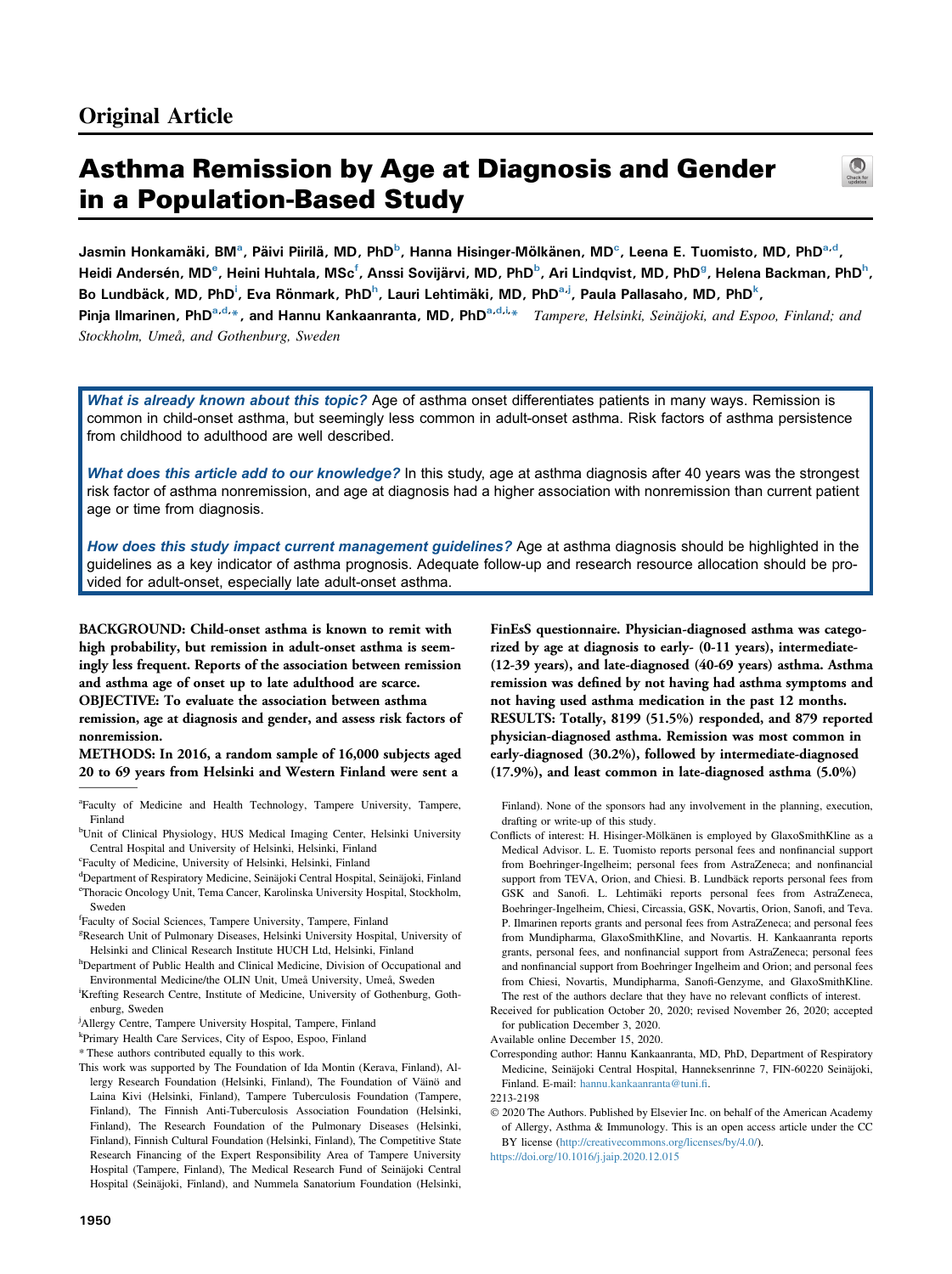Abbreviations used BMI- Body mass index CI- Confidence interval COPD- Chronic obstructive pulmonary disease OR- Odds ratio

 $(P < .001)$ , and the median times from diagnosis were 27, 18.5, and 10 years, respectively. In males, the corresponding remission rates were 36.7%, 20.0%, and 3.4%, and in females, 20.4%, 16.6%, and 5.9% (gender difference  $P < .001$ ). In multivariable binary logistic regression analysis, significant risk factors of asthma nonremission were intermediate (odds ratio  $[OR] = 2.15, 95\%$  confidence interval: 1.37-3.36) and late diagnosis ( $OR = 11.06$ , 4.82-25.37) compared with early diagnosis, chronic obstructive pulmonary disease (COPD) (OR = 5.56, 1.26-24.49), allergic rhinitis (OR = 2.28, 1.50-3.46), and family history of asthma (OR =  $1.86$ , 1.22-2.85). Results were similar after excluding COPD. CONCLUSION: Remission was rare in adults diagnosed with asthma after age 40 years in both genders. Late-diagnosed asthma was the most significant independent risk factor for nonremission.  $\oslash$  2020 The Authors. Published by Elsevier Inc. on behalf of the American Academy of Allergy, Asthma & Immunology. This is an open access article under the CC BY license [\(http://creativecommons.org/licenses/by/4.0/\)](http://creativecommons.org/licenses/by/4.0/). (J Allergy Clin Immunol Pract 2021;9:1950-9)

Key words: Asthma; Remission; Gender; Age of onset; Lateonset; Early-onset; Adult; Population study

Asthma is a chronic respiratory disease with a tendency to vary over time from more to less symptomatic periods and even remission. Remission is most accurately defined as an asymptomatic period of  $\geq$ 12 months according to a recent consensus  $report, 1$  and remitted asthma could also be considered as nonactive. Remission is noted as the most desirable, though difficult, but increasingly achievable treatment goal in both children and adults due to new treatment methods in asthma.<sup>1</sup>

A common symptom in children connected with childhood asthma is wheezing, which diminishes in approximately 75% of cases by mid-adulthood, $2-5$  and mostly already by age 12 years.<sup>6</sup> Remission estimates in children vary noticeably by study methods: only 20% of asthma, which was objectively confirmed in early school-age remitted by age 19 years in Swedish data.<sup>7</sup> Furthermore, one-third of males but only a minority of females with persistent medication-dependent asthma diagnosed by age 19 years had remitted by 24 years of age in a recent Finnish nation-wide register study. $8$  Severe asthma at baseline, female gender, and allergic sensitization are most often reported predictors of persistence of childhood asthma up to adult age.2,3,5,7,9

In contrast to child-onset asthma, only 3% to 17% of adultonset asthma have remitted 5 to 25 years after the diagnosis.<sup>10-19</sup> As well as being more frequently persistent, $9$  adult-onset asthma is more often associated with faster loss of lung function and poorer disease control than child-onset asthma.<sup>13,20,21</sup> In adults under 50 years of age, female gender, smoking, allergic sensitization, high body mass index (BMI), and increasing age are commonly reported risk factors of nonremission or more

inadequate control of asthma symptoms, without specific knowledge of asthma age of onset.  $^{11,12,22-24}$  In addition, it seems that increasing age of onset would be a predisposing factor to persistence also later in adulthood.<sup>14</sup>

However, studies evaluating asthma remission have rarely been based on the general population or investigated remission according to age of onset. Although child- and adult-onset asthma have different characteristics,<sup>20,25,26</sup> adult-onset asthma is rarely divided and compared in early- and late-onset groups, even though they seem to be distinct.<sup>27</sup> Late-onset asthma (>40 years) has also been less studied. In addition, gender modifies asthma incidence, persistence, and severity.<sup>7,8,22,23,28</sup> Therefore, this study aimed to evaluate the association between age at asthma diagnosis, asthma remission, and gender, and to assess diagnosis-age specific risk factors of nonremission in an adult general population sample. We hypothesized that asthma diagnosed later in adulthood would be least often in remission, and risk factors of nonremission would differ according to age at diagnosis.

#### METHODS

#### Data acquisition and questionnaire

This study is a part of an international FinEsS (Finland, Estonia, Sweden) study. Totally, 16,000 subjects aged 20 to 69 years, 8000 from Helsinki and 8000 from South Ostrobothnia and Vaasa areas (Western Finland), were randomly selected by Statistics Finland in 10-year-age cohorts considering also gender distributions in the local populations. Subjects were sent a FinEsS respiratory questionnaire in February 2016, and in case of a nonresponse, up to 2 reminders were sent. A more detailed description of the methods has been published elsewhere.<sup>28,29</sup> The flowchart of data conformation is shown in Figure 1. Subjects with incomplete response to questions about smoking habits were excluded.

#### Definitions of key parameters

The commonly used variables in this study were defined as follows:

Physician-diagnosed asthma by the answer "yes" to the question "Have you been diagnosed by a doctor as having asthma?"

Age at asthma diagnosis "What age were you when asthma was diagnosed?"

Nonremitted asthma as physician-diagnosed asthma in combination with "yes" to at least 1 of the following questions: "Have you, during the last 12 months, had asthma symptoms (intermittent attacks or periodic breathlessness, with or without cough or wheezing/ whistling in your chest)?" OR "Have you had wheezing or whistling in your chest at any time in the last 12 months?" OR "Do you currently use asthma medication (regularly or as needed)?"

Remission of asthma in  $\geq 12$  months by reporting physiciandiagnosed asthma but not fulfilling criteria for nonremitted asthma.

Allergic rhinitis "Have you been diagnosed by a doctor as having allergic rhinitis caused by pollen (caused by, eg, birch, grass, mugwort)?" OR "Have you been diagnosed by a doctor as having other allergic rhinitis (caused by, eg, cat or dog)?"

Family history of asthma "Have any of your parents, brothers, or sisters now or previously had asthma?"

Area of habitat by participation to either the Helsinki or Western Finland sample.

COPD "Have you been diagnosed by a physician as having chronic bronchitis, chronic obstructive pulmonary disease (COPD), or emphysema?"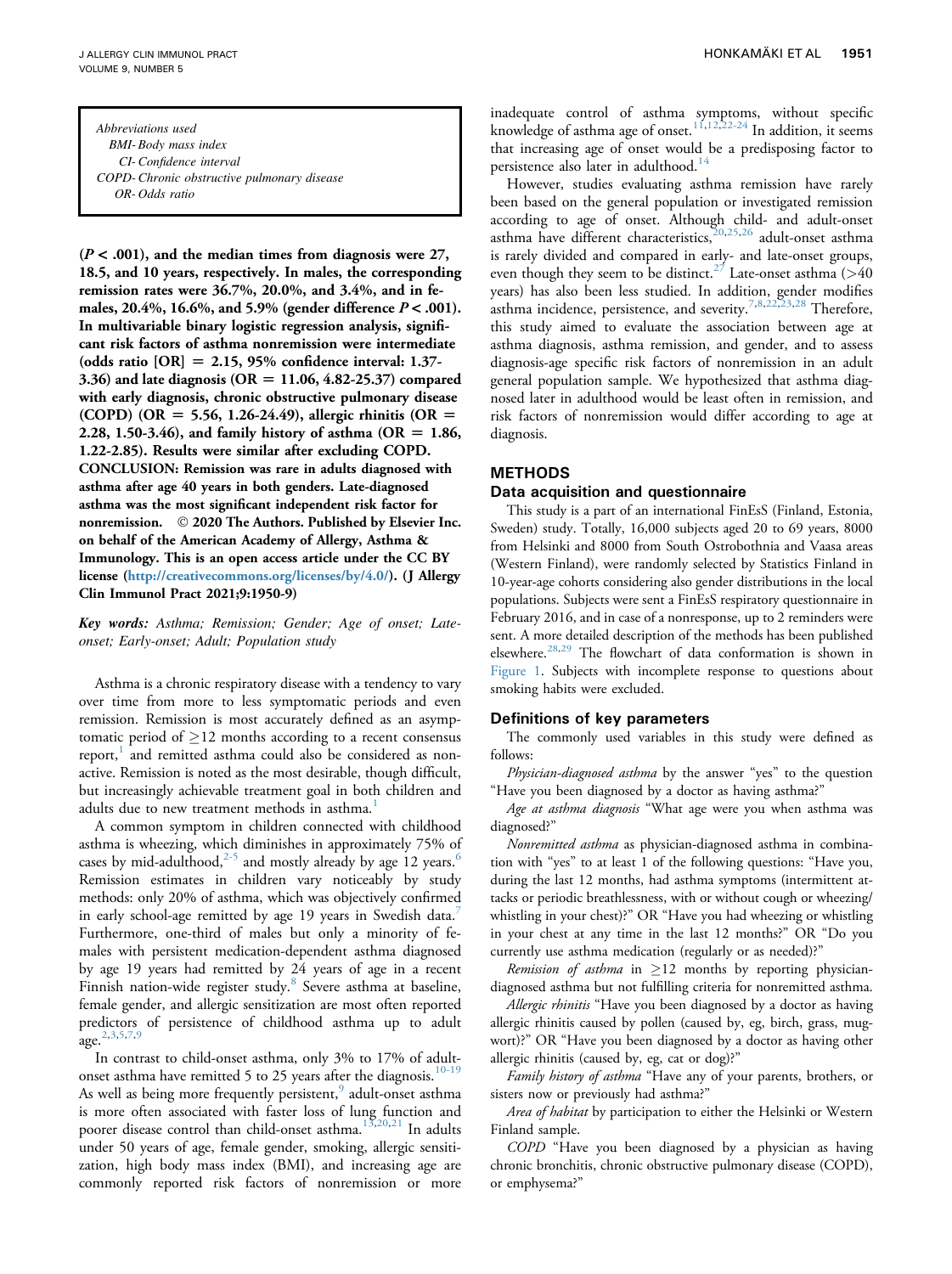Occupational exposure "Does your working environment have now or has there previously been a lot of dusts, gases, or fumes?"

Living in rural area in childhood "Did you live on the countryside (not in a city or suburb) during your first 5 years of life?"

Living on a farm in childhood "Did you live on a farm during your first 5 years of life?"

Exercise per week "Exercise on your free time: How often do you exercise at least 30 minutes so that you are at least slightly short of breath and get sweaty?"

Diagnosis-age specific variables were defined by reporting physician-diagnosed asthma and concomitantly age at asthma diagnosis at:

0 to 11 years as early-diagnosed asthma,

12 to 69 years as adult-diagnosed asthma,

12 to 39 years as intermediate-diagnosed asthma, and

40 to 69 years of age as late-diagnosed asthma.

Remission was also evaluated in 10-year segments of diagnosisage.

#### Statistical analyses

Statistical analyses were conducted with IBM SPSS Statistics version 25 (Armonk, NY). The  $\chi^2$  test was used in testing between categorical variables. In testing between dichotomous categorical and non-normally or normally distributed continuous variables, the Mann-Whitney and *t*-test were used, respectively. In testing between trichotomous categorical and non-normally or normally distributed variables, the Kruskal-Wallis test and 1-way analysis of variance were used, respectively. Normality in continuous variables was evaluated by visual inspection of distribution. A  $P$  value of  $\lt$ .05 was considered significant, and 95% confidence intervals (CIs) were reported.

Multivariable binary logistic regression was used to determine odds ratios (ORs) and CIs for asthma nonremission compared with remission, and to simultaneously adjust for potential confounding variables. Potential covariates were included in the model on the grounds of knowledge from previous studies, clinical experience, and significant association with the outcome variable. Covariates included in the final model were age at asthma diagnosis, BMI, age, gender, smoking, COPD, living in rural area in childhood, living on a farm in childhood, exercise per week, occupational exposure, allergic rhinitis, area of habitat, and family history of asthma. Relationships of continuous time-measuring variables (age, age at diagnosis, time from diagnosis) to asthma nonremission were investigated each separately by univariate binary logistic regression, to find out which of these variables had the strongest association with nonremission. The ORs were reported in 10-year segments of the time-measuring variables to clarify the result. Sensitivity analyses were conducted by excluding coexisting COPD and altering the remission definition by leaving out the criterion for asthma medication use.

#### RESULTS

#### Remission and age at diagnosis

Totally, 8199 subjects responded (51.5%). Basic responder data and characteristics of subjects with a nonresponse are reported elsewhere.<sup>28,29</sup> Responders with incomplete smoking data  $(N = 269)$  were excluded (Figure 1). After exclusion, 879 of 7930 subjects (11.1%) reported physician-diagnosed asthma. In 162 (18.4%) subjects, asthma was in remission, and in 19.9% if coexisting COPD was excluded. The median time from diagnosis was 19 years, and therefore the annual remission rate was

0.97/100/year. Demographics of subjects with remitted and nonremitted asthma are shown in Table I.

Age at asthma diagnosis was reported by 842 subjects with physician-diagnosed asthma. Subjects with early-diagnosed (0-11 years) asthma had the lowest BMI, and they were most often males and had most often allergic rhinitis as opposed to intermediate-diagnosed (12-39 years) and late-diagnosed (40-69 years) asthma. In contrast, subjects with late-diagnosed asthma had the highest BMI, they were mostly females, and only a third of them had allergic rhinitis (Table II). Remission was most common in early-diagnosed (30.2%), followed by intermediatediagnosed (17.9%), and least common in late-diagnosed asthma (5.0%) ( $P < .001$ ) (Figure 2, A). The median time from diagnosis was 27, 18.5, and 10 years, respectively, and the corresponding remission rates were 1.12/100/year, 0.97/100/year, and 0.50/100/year. If coexisting COPD was excluded, remission rates were 30.8%, 18.8%, and 6.2%, respectively.

Remission was further assessed by dividing age at asthma diagnosis into 10-year groups (Figure 2, B). A decrease in the proportion of remitted subjects was seen by increasing age at diagnosis: 22% to 29% of subjects with asthma diagnosed at 0 to 29 years of age were in remission, but if diagnosed at age 30 to 69 years, only 4% to 8% were in remission. When remission was further assessed in 10-year groups by current age, subjects aged 30 to 39 years had the highest (28.5%) and those aged 60 to 69 years had the lowest (12.1%) proportion of remission (Figure E1, available in this article's Online Repository at [www.jaci](http://www.jaci-inpractice.org)[inpractice.org\)](http://www.jaci-inpractice.org).

#### Risk factors of asthma nonremission

Adult-diagnosed (12-69 years) asthma (OR  $=$  2.97, CI: 2.06-4.27) and both intermediate-diagnosed (12-39 years) (OR  $=$ 1.99, 1.35-2.92) and late-diagnosed (40-69 years) asthma (OR = 8.19, 4.31-15.55) (all  $P < .001$ ) were significant risk factors of nonremission in relation to early-diagnosed asthma in a univariate binary logistic regression analysis. In addition, in 3 different univariate binary logistic regression analyses, the risk of nonremission was most strongly increased by age at asthma diagnosis ( $OR = 1.45$ ,  $P < .001$ , per 10-year increase) compared with current age (OR = 1.20,  $P = .001$ , per 10-year increase) or time from diagnosis (OR = 1.33,  $P < .001$ , per 10-year decrease).

To further investigate the risk factors of asthma nonremission, we used multivariable binary logistic regression analysis, in which statistically significant risk factors of nonremitted asthma were intermediate or late diagnosis, coexisting COPD, allergic rhinitis, and family history of asthma. Female sex and current smoking showed tendency to increase risk of nonremission, and age, occupational exposure, living in a rural area in childhood, living on a farm in childhood, BMI, area of habitat, and exercise by week were not significantly associated with nonremission (Table III).

Independently analyzed, significant risk factors of nonremission in subjects with early-diagnosed asthma (0-11 years) were female gender and allergic rhinitis, and in adult-diagnosed asthma (12-69 years), family history of asthma, late-diagnosed asthma, and exercise  $\geq$  to 3 times per week, whereas coexisting COPD showed a high effect size (OR  $= 7.34$ ) but was slightly insignificant ( $P = .055$ ) probably due to insufficient data in the subgroup (Table III). Furthermore, if the medication usage criterion was left out of the definition of nonremission, and the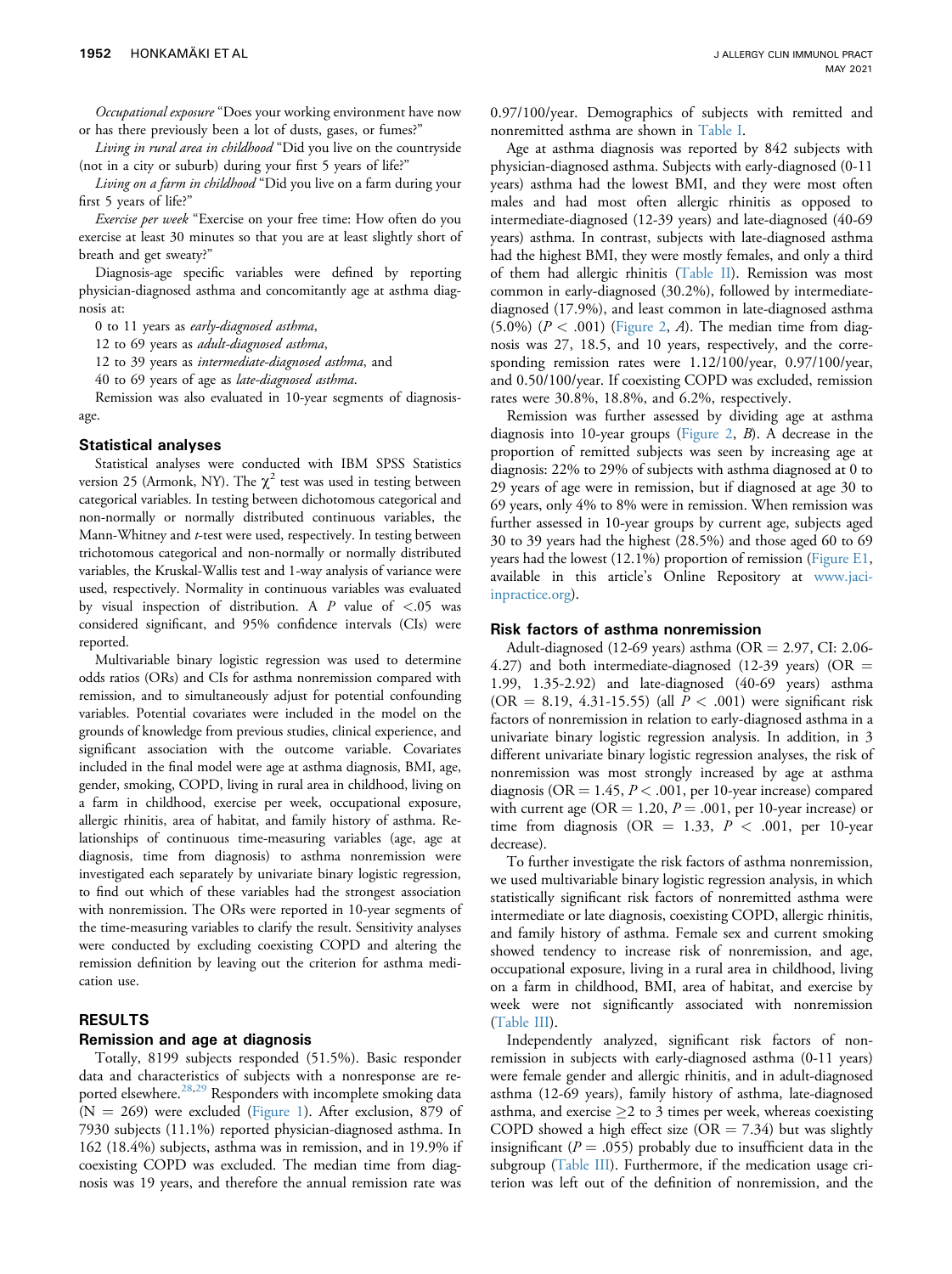

FIGURE 1. Flowchart of the study.

| TABLE I. Demographics of subjects with physician-diagnosed asthma and comparison of remitted and nonremitted asthma |  |
|---------------------------------------------------------------------------------------------------------------------|--|
|---------------------------------------------------------------------------------------------------------------------|--|

|                                          | Physician-diagnosed asthma ( $N = 879$ ) |             | Remitted asthma ( $N = 162$ ) |             | Nonremitted asthma ( $N = 717$ ) |             |          |
|------------------------------------------|------------------------------------------|-------------|-------------------------------|-------------|----------------------------------|-------------|----------|
| Variable                                 | Median                                   | $Q_1 - Q_3$ | Median                        | $Q_1 - Q_3$ | <b>Median</b>                    | $Q_1 - Q_3$ | $P^{\#}$ |
| Age $(y)$                                | 47                                       | $32 - 61$   | 39                            | $31 - 56$   | 49                               | $33 - 61$   | .001     |
| Age at diagnosis $(y)^*$                 | 23                                       | $10-40$     | 12                            | $6 - 22$    | 28                               | $12 - 43$   | $-.001$  |
| Time from diagnosis $(y)^*$              | 19                                       | 10-28       | 23                            | 17-23       | 18                               | $8-26$      | $-.001$  |
|                                          | Mean                                     | SD          | Mean                          | SD          | Mean                             | SD          |          |
| $\text{BMI}^\dagger$                     | 26.7                                     | 5.3         | 26.2                          | 4.6         | 26.9                             | 5.4         | .15      |
|                                          | N                                        | %           | N                             | %           | N                                | %           |          |
| Female                                   | 498                                      | 56.7        | 72                            | 44.4        | 426                              | 59.4        | .001     |
| Family history of asthma                 | 392                                      | 44.6        | 54                            | 33.3        | 78                               | 10.9        | .001     |
| <b>Coexisting COPD</b>                   | 81                                       | 9.2         | $\mathfrak{Z}$                | 1.9         | 78                               | 10.9        | $-.001$  |
| Smoking                                  |                                          |             |                               |             |                                  |             | .16      |
| Never                                    | 409                                      | 46.5        | 29                            | 17.9        | 179                              | 25.0        |          |
| Current                                  | 208                                      | 23.7        | 53                            | 32.7        | 209                              | 29.1        |          |
| Ex                                       | 262                                      | 29.8        | 80                            | 49.4        | 329                              | 45.9        |          |
| Age at diagnosis $(y)^*$                 |                                          |             |                               |             |                                  |             | $-.001$  |
| $0 - 11$                                 | 245                                      | 29.1        | 74                            | 49.3        | 171                              | 24.7        |          |
| 12-39                                    | 358                                      | 42.5        | 64                            | 42.7        | 294                              | 42.5        |          |
| $40 - 69$                                | 239                                      | 28.4        | 12                            | 8.0         | 227                              | 32.8        |          |
| Allergic rhinitis                        | 508                                      | 57.8        | 84                            | 51.9        | 424                              | 59.1        | .09      |
| Living in rural area in<br>childhood $‡$ | 406                                      | 46.7        | 67                            | 41.4        | 339                              | 47.9        | .13      |
| Living on a farm in<br>childhood $\S$    | 233                                      | 27.0        | 36                            | 22.2        | 197                              | 28.1        | .13      |
| Exercise $>2-3$ times<br>per week        | 594                                      | 69.5        | 102                           | 65.0        | 492                              | 70.5        | .16      |
| Occupational exposure                    | 335                                      | 39.3        | 49                            | 31.0        | 286                              | 41.2        | .018     |
| Helsinki as habitat                      | 434                                      | 49.4        | 82                            | 50.6        | 352                              | 49.1        | .73      |
|                                          |                                          |             |                               |             |                                  |             |          |

BMI, Body mass index; COPD, chronic obstructive pulmonary disease;  $Q_1 - Q_3$ , quartiles; SD, standard deviation.

Bolded text indicates statistical significance ( $P < .05$ ).

Missing data: \*37,  $\frac{1}{7}$ 13,  $\frac{1}{7}$ 10,  $\frac{8}{3}$ 15,  $\frac{1}{7}$ 24,  $\frac{4}{7}$ 27.

#Measured by the  $\chi^2$  test in categorical variables, by the Mann-Whitney test in non-normally distributed continuous variables, and by the t-test in BMI.

definition was solely based on symptoms, exercise was no more a risk factor of nonremission, whereas other significant associations remained (Table E1, available in this article's Online Repository at [www.jaci-inpractice.org\)](http://www.jaci-inpractice.org).

A similar regression analysis was also conducted separately for intermediate- (12-39 years) and late-diagnosed (40-69 years) asthma. The only significant risk factor of nonremission in intermediate-diagnosed asthma ( $N = 328$  in regression) was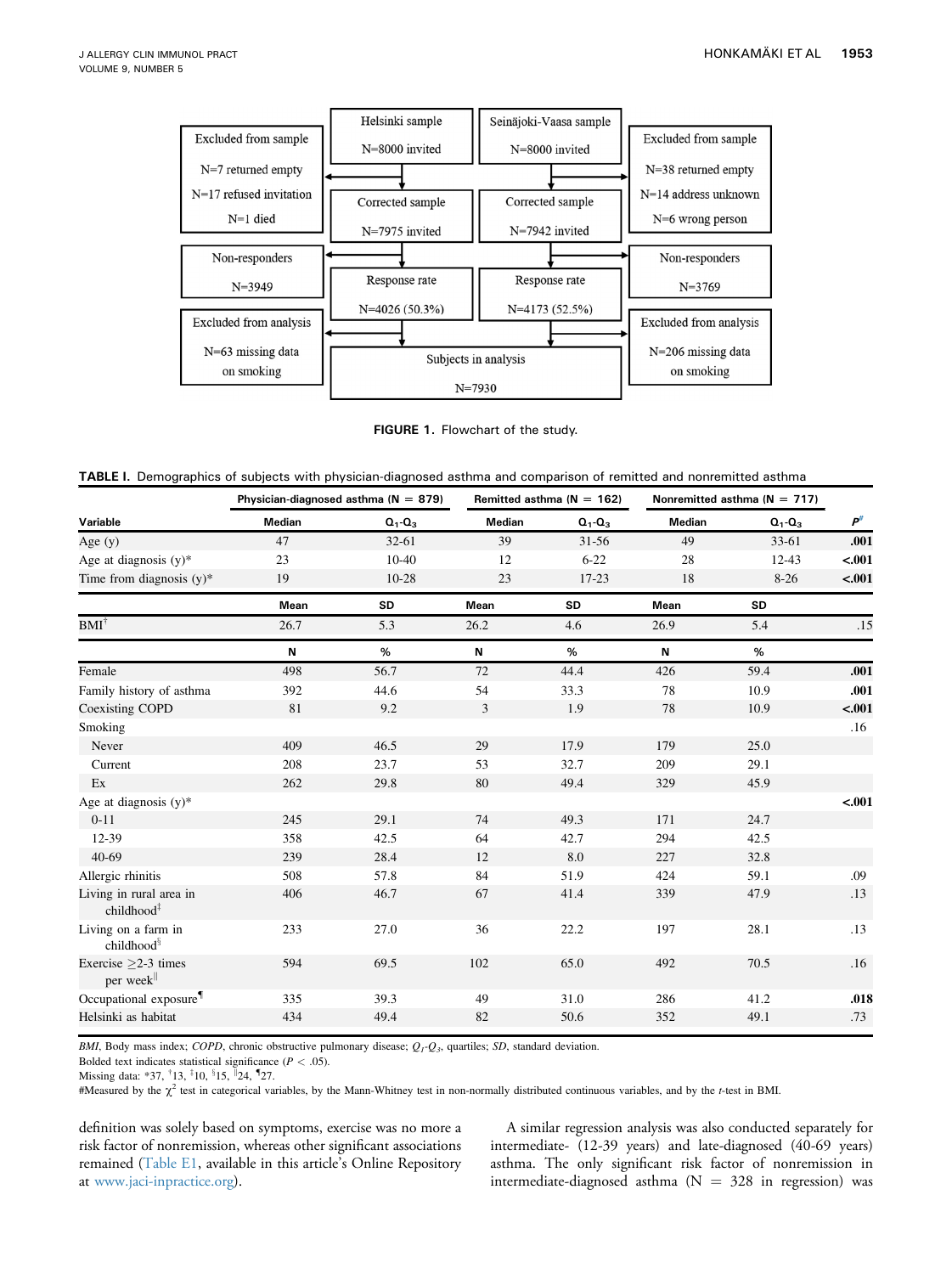| TABLE II. Demographics and comparison of subjects with physician-diagnosed asthma categorized by age at asthma diagnosis |  |  |  |  |  |  |  |
|--------------------------------------------------------------------------------------------------------------------------|--|--|--|--|--|--|--|
|--------------------------------------------------------------------------------------------------------------------------|--|--|--|--|--|--|--|

|                                                 | Early-diagnosed<br>asthma $(0-11 y) (N = 245)$ |             | Intermediate-diagnosed<br>asthma (12-39 y) ( $N = 358$ ) |             | Late-diagnosed<br>asthma (40-69 years) ( $N = 239$ ) |             |                  |
|-------------------------------------------------|------------------------------------------------|-------------|----------------------------------------------------------|-------------|------------------------------------------------------|-------------|------------------|
| Variable                                        | Median                                         | $Q_1 - Q_3$ | Median                                                   | $Q_1 - Q_3$ | Median                                               | $Q_1 - Q_3$ | $P$ <sup>#</sup> |
| Age $(y)$                                       | 32                                             | 26-44       | 42                                                       | 32-54       | 62                                                   | 57-66       | $-.001$          |
| Time from diagnosis $(v)^*$                     | 27                                             | 20-39       | 19                                                       | $10 - 28$   | 10                                                   | $4 - 17$    | $-.001$          |
|                                                 | Mean                                           | <b>SD</b>   | Mean                                                     | SD          | Mean                                                 | SD          |                  |
| $\text{BMI}^\dagger$                            | 25.6                                           | 4.8         | 26.5                                                     | 5.2         | 28.1                                                 | 5.4         | $-.001$          |
|                                                 | N                                              | %           | N                                                        | %           | N                                                    | %           |                  |
| Female                                          | 98                                             | 40.0        | 223                                                      | 62.3        | 152                                                  | 63.6        | $-.001$          |
| Family history of asthma                        | 112                                            | 45.7        | 159                                                      | 44.4        | 104                                                  | 43.5        | .89              |
| Coexisting COPD                                 | 8                                              | 3.3         | 28                                                       | 7.8         | 44                                                   | 18.4        | $-.001$          |
| Smoking                                         |                                                |             |                                                          |             |                                                      |             | .002             |
| Never                                           | 124                                            | 50.6        | 172                                                      | 48.0        | 98                                                   | 41.0        |                  |
| Current                                         | 68                                             | 27.8        | 80                                                       | 22.3        | 49                                                   | 20.5        |                  |
| Ex                                              | 53                                             | 21.6        | 106                                                      | 29.6        | 92                                                   | 38.5        |                  |
| Allergic rhinitis                               | 174                                            | 71.0        | 228                                                      | 63.7        | 85                                                   | 35.6        | $-.001$          |
| Living in rural area in<br>childhood $\ddagger$ | 99                                             | 40.4        | 155                                                      | 43.8        | 139                                                  | 59.7        | $-.001$          |
| Living on a farm in<br>childhood <sup>§</sup>   | 43                                             | 17.6        | 75                                                       | 21.3        | 108                                                  | 46.8        | $-.001$          |
| Exercise $>2-3$ times<br>per week <sup>  </sup> | 165                                            | 67.9        | 248                                                      | 71.5        | 160                                                  | 69.6        | .64              |
| Occupational exposure <sup>1</sup>              | 76                                             | 31.5        | 125                                                      | 36.1        | 117                                                  | 51.3        | $-.001$          |
| Helsinki as habitat                             | 131                                            | 53.5        | 184                                                      | 51.4        | 100                                                  | 41.8        | .022             |

BMI, Body mass index; COPD, chronic obstructive pulmonary disease;  $Q_1$ - $Q_3$ , quartiles; SD, standard deviation.

Bolded text indicates statistical significance ( $P < .05$ ).

Missing data: \*37,  $\frac{1}{7}$ 13,  $\frac{1}{7}$ 10,  $\frac{8}{3}$ 15,  $\frac{1}{7}$ 24,  $\frac{4}{7}$ 27.

#Measured by the  $\chi^2$  test in categorical variables, by the Kruskal-Wallis test in non-normally distributed continuous variables, and by 1-way analysis of variance in BMI.

exercise  $\geq$  to 3 times per week (OR = 2.29, 1.19-4.38, P = .013). Because the number of subjects in remission was very low in late-diagnosed asthma, risk factors of nonremission could not be reliably assessed. However, all the subjects who had coexisting COPD were not in remission.

As subjects with coexisting COPD were excluded to investigate its possible confounding effect, current smoking (OR  $=$ 1.84, 1.05-3.23,  $P = .033$ ) became an additional significant risk factor of nonremission in physician-diagnosed asthma in similar regression analysis as in Table III (Table E2, available in this article's Online Repository at [www.jaci-inpractice.org\)](http://www.jaci-inpractice.org). The results remained mainly similar also regarding risk factors of adultdiagnosed asthma nonremission. In addition, if time from diagnosis was included as an additional covariate to the regression model, the association with late-diagnosed asthma remained statistically significant (Table E3, available in this article's Online Repository at [www.jaci-inpractice.org\)](http://www.jaci-inpractice.org).

#### Remission and gender

Based on previous knowledge of gender differences in asthma and a significant association between gender and asthma remission in this study, gender-specific remission was assessed. Of males, 23.6%, and of females, 14.5% were in remission ( $P =$ .001). Males and females in remission versus nonremission had lower age at asthma diagnosis, less often coexisting COPD and occupational exposure. Furthermore, males in remission versus nonremission were younger and had less often a family history of asthma (Table IV).

Males with early-diagnosed asthma were more frequently in remission than females ( $P < .006$ ), but no significant difference was found in remission of intermediate- or late-diagnosed asthma between genders (Figure 3, A). Furthermore, when investigated in 10-year groups, a trend of decreasing remission by increasing diagnosis-age was seen in both genders (Figure 3, B). As diagnosed at 0 to 29 years of age, asthma was in remission in 27% to 35% and 20% to 23% of males and females, respectively. In contrast, if diagnosis was made in 30 to 69 years of age, corresponding percentages were 0% to 12% and 5% to 7%.

#### **DISCUSSION**

The primary result of this study was that remission of asthma became rarer as the age at diagnosis of asthma increased. The finding remained similar after adjusting by multiple confounding variables. Furthermore, age at diagnosis pooled in 10-year groups showed that any asthma diagnosed after age 30 years was prone not to be in remission in both genders.

The annual remission rate was 0.97/100/year in all subjects with physician-diagnosed asthma, 1.12/100/year in earlydiagnosed, 0.97/100/year in intermediate-diagnosed, and 0.50/ 100/year in late-diagnosed asthma. The overall annual remission rate was similar to earlier reports, $11,17$  but diagnosis-age centered remission rates have not been assessed previously, to the best of our knowledge. The cut-points of the diagnosis-age groups were chosen mainly based on asthma incidence switches $28$  and cutpoints used in the existing literature.<sup>25</sup> Particularly, age  $40$ years as a cut-point for adult-onset asthma has also been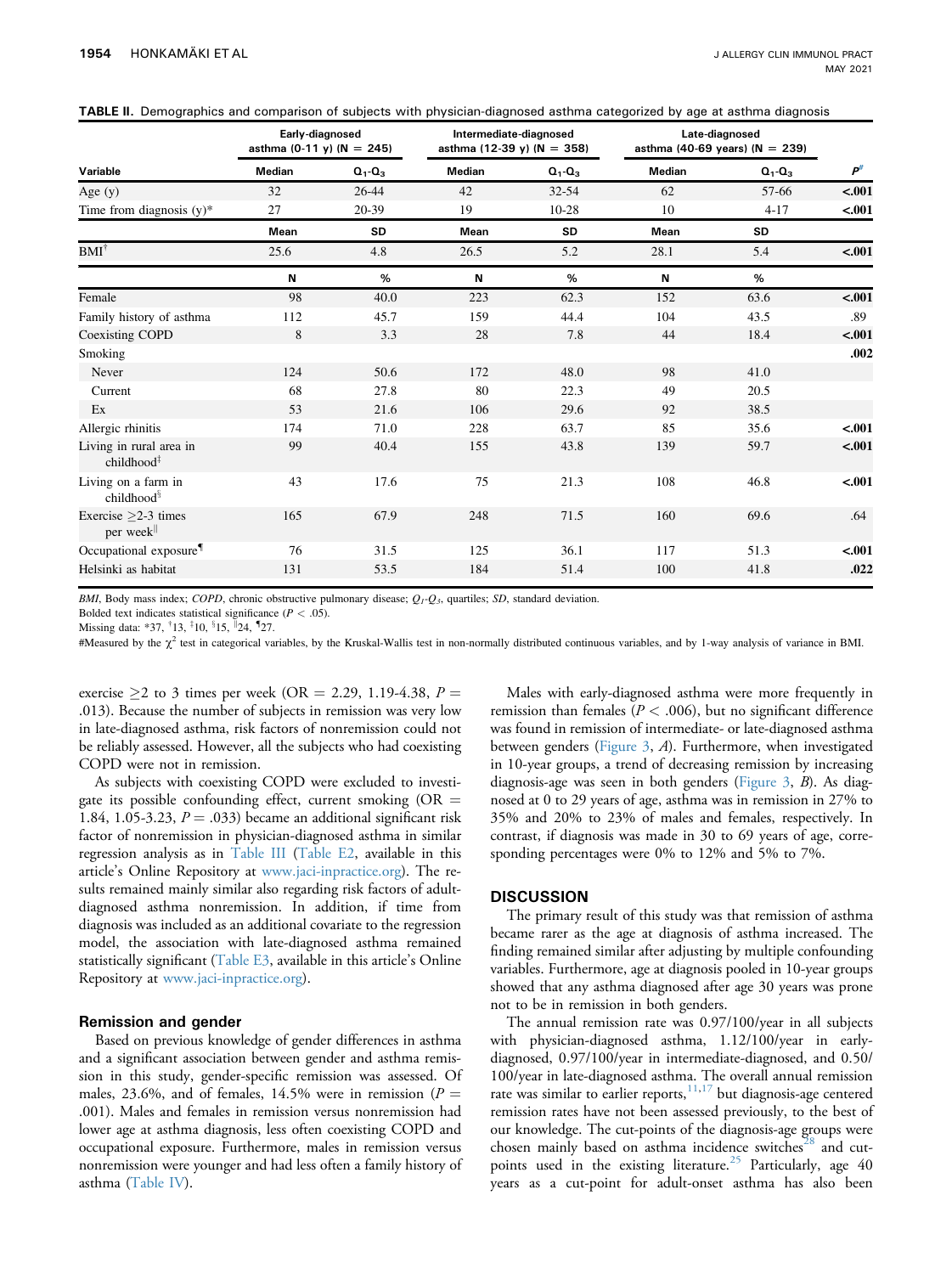

FIGURE 2. Remission (%) in subjects with physician-diagnosed asthma in groups defined by age at asthma diagnosis. In (A) is shown the proportion of remission in subjects with early (0-11), intermediate (12-39 years) and late-diagnosed (40-69 years) asthma. In (B) is shown the proportion of remission in subjects divided into 10-year groups by age at asthma diagnosis.

| TABLE III. Risk factors of asthma nonremission compared with remission in subjects with physician-diagnosed asthma, and separately in      |  |  |  |
|--------------------------------------------------------------------------------------------------------------------------------------------|--|--|--|
| subjects with early-diagnosed (0-11 years) and adult-diagnosed (12-69 years) asthma in multivariable binary logistic regression analysis * |  |  |  |

|                                   | Physician-diagnosed<br>asthma ( $N = 773$ ) |         | Early-diagnosed<br>asthma (0-11 y) ( $N = 234$ ) |         | Adult-diagnosed<br>asthma (12-69 y) ( $N = 539$ ) |         |  |
|-----------------------------------|---------------------------------------------|---------|--------------------------------------------------|---------|---------------------------------------------------|---------|--|
| Variable                          | OR (95% CI)                                 | P       | OR (95% CI)                                      | P       | OR (95% CI)                                       | P       |  |
| Female                            | $1.47(0.96-2.25)$                           | .07     | $2.39(1.17-4.87)$                                | .017    | $1.07(0.60-1.90)$                                 | .82     |  |
| Family history of asthma          | $1.86(1.22-2.85)$                           | .004    | $1.77(0.89-3.51)$                                | .10     | $1.78(1.00-3.16)$                                 | .050    |  |
| Smoking                           |                                             |         |                                                  |         |                                                   |         |  |
| Never                             | $\mathbf{1}$                                |         | 1                                                |         | $\mathbf{1}$                                      |         |  |
| Current                           | $1.66(0.96-2.87)$                           | .068    | 1.48 (0.66-3.36)                                 | .34     | $1.94(0.85-4.43)$                                 | .11     |  |
| Ex                                | $0.99(0.61-1.60)$                           | .97     | $0.93(0.40-2.14)$                                | .86     | $1.19(0.64-2.19)$                                 | .58     |  |
| Occupational exposure             | $1.30(0.83-2.04)$                           | .26     | $1.43(0.68-2.98)$                                | .35     | $1.30(0.71-2.38)$                                 | .39     |  |
| Living in rural area in childhood | $1.19(0.69-2.05)$                           | .52     | $1.46(0.60-3.56)$                                | .41     | $0.91(0.44-1.87)$                                 | .79     |  |
| Living on a farm in childhood     | $0.80(0.44-1.46)$                           | .47     | $0.85(0.29-2.50)$                                | .77     | $0.83(0.39-1.78)$                                 | .64     |  |
| BMI                               |                                             |         |                                                  |         |                                                   |         |  |
| $<$ 24.99                         | $\mathbf{1}$                                |         | $\mathbf{1}$                                     |         | $\mathbf{1}$                                      |         |  |
| 25-29.99                          | $1.00(0.62 - 1.60)$                         | .99     | $0.84(0.39-1.82)$                                | .66     | $1.07(0.57-2.03)$                                 | .83     |  |
| 30-34.99                          | $0.92(0.52-1.63)$                           | .77     | $0.85(0.34-2.15)$                                | .74     | $0.92(0.42-1.98)$                                 | .82     |  |
| $>35$                             | $1.84(0.58-5.87)$                           | .30     | $1.42(0.18-11.48)$                               | .74     | 2.30 (0.49-10.68)                                 | .29     |  |
| Age at diagnosis (y)              |                                             |         | N/D                                              |         |                                                   |         |  |
| $0 - 11$                          | $\mathbf{1}$                                |         |                                                  |         |                                                   |         |  |
| 12-39                             | $2.15(1.37-3.37)$                           | .001    |                                                  |         | $\mathbf{1}$                                      |         |  |
| $40 - 69$                         | 11.08 (4.82-25.45)                          | $-.001$ |                                                  |         | 5.04 (2.17-11.71)                                 | $-.001$ |  |
| Exercise $>2-3$ times per week    | $1.34(0.87-2.07)$                           | .18     | $0.64(0.31-1.30)$                                | .22     | 2.16 (1.20-3.87)                                  | .010    |  |
| Allergic rhinitis                 | $2.29(1.50-3.47)$                           | $-.001$ | $4.89(2.44-9.80)$                                | $-.001$ | $1.58(0.89-2.80)$                                 | .12     |  |
| Age $(y)$                         |                                             |         |                                                  |         |                                                   |         |  |
| 60-69                             | 1                                           |         | 1                                                |         | -1                                                |         |  |
| 50-59                             | $1.40(0.66-2.97)$                           | .38     | $0.58(0.13-2.59)$                                | .48     | $1.86(0.74-4.72)$                                 | .19     |  |
| 40-49                             | $1.11(0.54-2.31)$                           | .78     | $0.81(0.19-3.53)$                                | .78     | $1.03(0.42 - 2.48)$                               | .96     |  |
| 30-39                             | $0.97(0.48-1.96)$                           | .94     | $0.40(0.11-1.49)$                                | .17     | $1.34(0.54-3.29)$                                 | .53     |  |
| 20-29                             | $1.58(0.75-3.31)$                           | .23     | $0.78(0.22 - 2.82)$                              | .71     | $1.81(0.63-5.17)$                                 | .27     |  |
| Coexisting COPD                   | 5.56 (1.26-24.51)                           | .023    | $1.66(0.15-17.85)$                               | .68     | 7.34 (0.96-56.19)                                 | .055    |  |
| Helsinki as habitat               | $0.98(0.62 - 1.55)$                         | .92     | $1.01(0.48-2.15)$                                | .97     | $0.99(0.54-1.83)$                                 | .98     |  |

BMI, Body mass index; CI, confidence interval; COPD, chronic obstructive pulmonary disease; OR, odds ratio.

Bolded text indicates statistical significance ( $P < .05$ ).

\*Three different multiple logistic regression analyses were conducted with a target variable of remission of asthma. Nonremission was coded as 1 and remission as 0. Reported ORs have been adjusted for all the variables listed.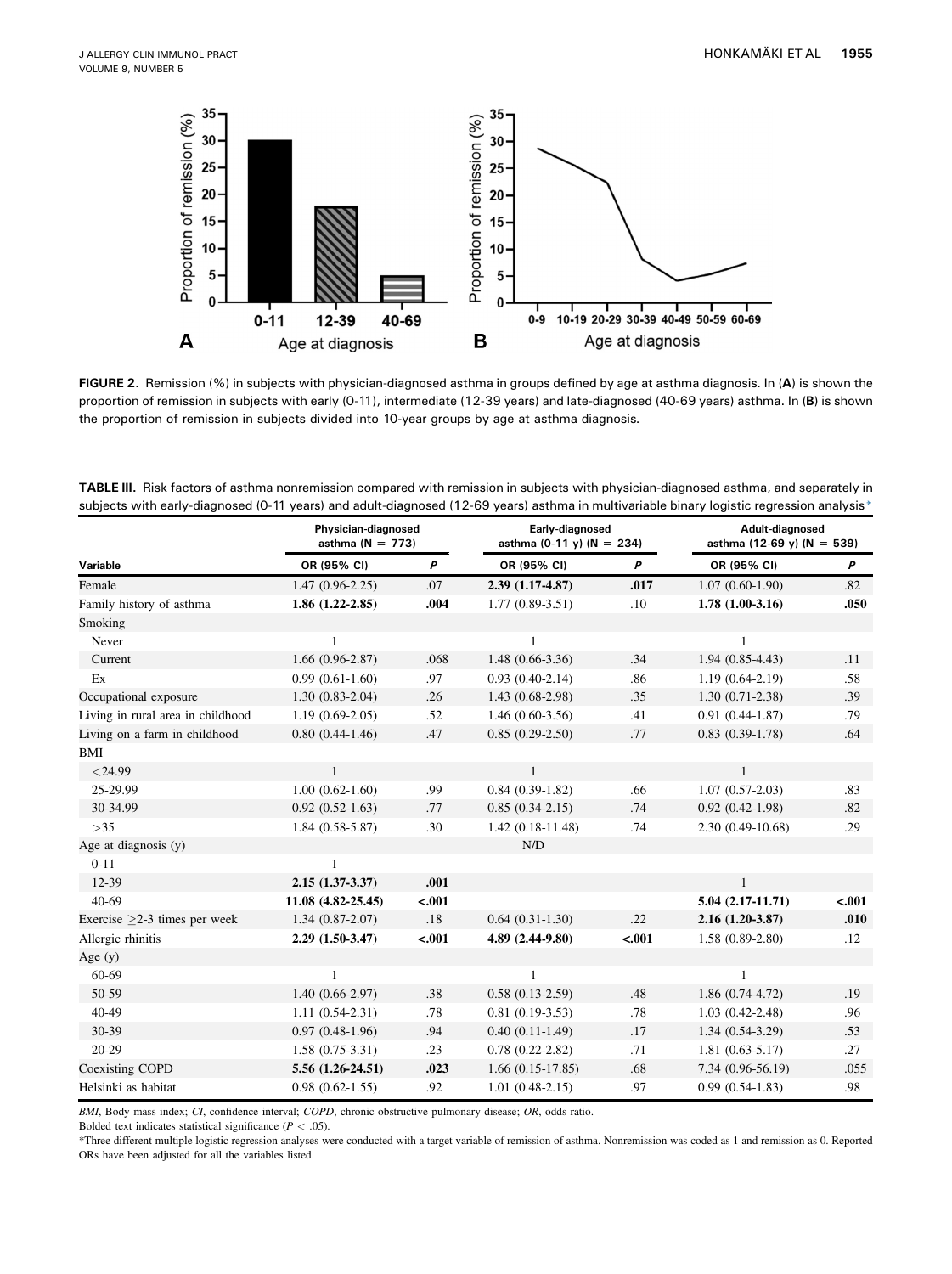|                                                    |                                             | <b>Males</b>                    |                                     | <b>Females</b>   |                                             |                                 |                                            |         |
|----------------------------------------------------|---------------------------------------------|---------------------------------|-------------------------------------|------------------|---------------------------------------------|---------------------------------|--------------------------------------------|---------|
|                                                    | Physician-diagnosed<br>asthma ( $N = 381$ ) | Remitted<br>asthma ( $N = 90$ ) | Nonremitted<br>asthma ( $N = 291$ ) |                  | Physician-diagnosed<br>asthma ( $N = 498$ ) | Remitted<br>asthma ( $N = 72$ ) | <b>Nonremitted</b><br>asthma ( $N = 426$ ) |         |
| Variable                                           | Median $(Q_1-Q_3)$                          | Median $(Q_1-Q_3)$              | Median $(Q_1-Q_3)$                  | $P$ <sup>#</sup> | Median $(Q_1-Q_3)$                          | Median $(Q_1-Q_3)$              | Median $(Q_1-Q_3)$                         | $P^{#}$ |
| Age $(y)$                                          | 44 (32-59)                                  | $36(29-52)$                     | $46(33-60)$                         | .004             | 49 $(33-61)$                                | 45 (32-59)                      | $51(33-62)$                                | .09     |
| Age at diagnosis (y)*                              | $18(6-35)$                                  | $9(5-19)$                       | $21(8-40)$                          | $-.001$          | $28(14-43)$                                 | $17(10-25)$                     | $30(15-45)$                                | $-.001$ |
| Time from diagnosis $(y)^*$                        | $20(11-29)$                                 | $24(18-27)$                     | 18 (10-27)                          | $-.001$          | $18(8-27)$                                  | $23(15-33)$                     | $17(7-26)$                                 | .001    |
|                                                    | Mean (SD)                                   | Mean (SD)                       | Mean (SD)                           |                  | Mean (SD)                                   | Mean (SD)                       | Mean (SD)                                  |         |
| $\text{BMI}^\dagger$                               | 27.1(5.0)                                   | 26.6(4.8)                       | 27.2(5.0)                           | .37              | 26.5(5.5)                                   | 25.6(4.4)                       | 26.7(5.6)                                  | .15     |
|                                                    | N(% )                                       | N(% )                           | N(% )                               |                  | N(% )                                       | N(% )                           | N(% )                                      |         |
| Family history of asthma                           | 154 (40.4)                                  | 25(27.8)                        | 129 (44.3)                          | .005             | 238 (47.8)                                  | 29(40.3)                        | 209(49.1)                                  | .17     |
| Coexisting COPD                                    | 42(11.0)                                    | 2(2.2)                          | 40(13.7)                            | .002             | 39(7.8)                                     | 1(1.4)                          | 38(8.9)                                    | .028    |
| Smoking                                            |                                             |                                 |                                     | .36              |                                             |                                 |                                            | .21     |
| Never                                              | 147 (38.6)                                  | 38 (42.2)                       | 109(37.5)                           |                  | 262(52.6)                                   | 42(58.3)                        | 220(51.6)                                  |         |
| Current                                            | 107(28.1)                                   | 20(22.2)                        | 87 (29.9)                           |                  | 101(20.3)                                   | 9(12.5)                         | 92(21.6)                                   |         |
| Ex                                                 | 127(33.3)                                   | 32(35.6)                        | 95 (32.6)                           |                  | 135(27.1)                                   | 21(29.2)                        | 114 (26.8)                                 |         |
| Age at diagnosis $(y)^*$                           |                                             |                                 |                                     | $-.001$          |                                             |                                 |                                            | .002    |
| $0 - 11$                                           | 147 (39.8)                                  | 54 (64.3)                       | 93 (32.6)                           |                  | 98 (20.7)                                   | 20(30.3)                        | 78 (19.2)                                  |         |
| 12-39                                              | 135 (36.6)                                  | 27(32.1)                        | 108 (37.9)                          |                  | 223(47.1)                                   | 37(56.1)                        | 186 (45.7)                                 |         |
| $40-69$                                            | 87(23.6)                                    | 3(3.6)                          | 84 (29.5)                           |                  | 152(32.1)                                   | 9(13.6)                         | 143(35.1)                                  |         |
| Allergic rhinitis                                  | 219(57.5)                                   | 48 (53.3)                       | 171 (58.8)                          | .36              | 289(58.0)                                   | 36(50.0)                        | 253(59.4)                                  | .14     |
| Living in rural area in<br>childhood $^{\ddagger}$ | 168 (44.7)                                  | 36(40.0)                        | 132 (46.2)                          | .31              | 238(48.3)                                   | 31(43.1)                        | 207(49.2)                                  | .34     |
| Living on a farm in<br>childhood <sup>§</sup>      | 100(26.6)                                   | 21(23.3)                        | 79 (27.6)                           | .42              | 133(27.3)                                   | 15(20.8)                        | 118 (28.4)                                 | .19     |
| Exercise $>2-3$ times<br>per week                  | 236 (63.6)                                  | 54 (60.7)                       | 182 (64.5)                          | .51              | 358 (74.0)                                  | 48 (70.6)                       | 310 (74.5)                                 | .49     |
| Occupational exposure <sup>¶</sup>                 | 190(51.5)                                   | 36(41.4)                        | 154 (54.6)                          | .031             | 145(30.0)                                   | 13(18.3)                        | 132 (32.0)                                 | .020    |
| Helsinki as habitat                                | 189 (49.6)                                  | 43 (47.8)                       | 146 (50.2)                          | .69              | 245 (49.2)                                  | 39 (54.2)                       | 206 (48.4)                                 | .36     |

 $T$ . Demographics of male and female subjects with physician-diagnosed asthma and comparison of gender-specific remitted and nonremitted asthma

BMI, Body mass index; COPD, chronic obstructive pulmonary disease;  $Q_1$ - $Q_3$ , quartiles; SD, standard deviation.

Bolded text indicates statistical significance ( $P < .05$ ).

Missing in males: \*12,  $\frac{1}{3}$ ,  $\frac{1}{5}$ ,  $\frac{5}{9}$ ,  $\frac{1}{10}$ ,  $\frac{1}{12}$ . Missing in females: \*25,  $\frac{1}{10}$ ,  $\frac{1}{5}$ ,  $\frac{5}{10}$ ,  $\frac{1}{14}$ ,  $\frac{1}{15}$ .

#Measured by the  $\chi^2$  test in categorical variables, by the Mann-Whitney test in non-normally distributed continuous variables, and by the t-test in BMI.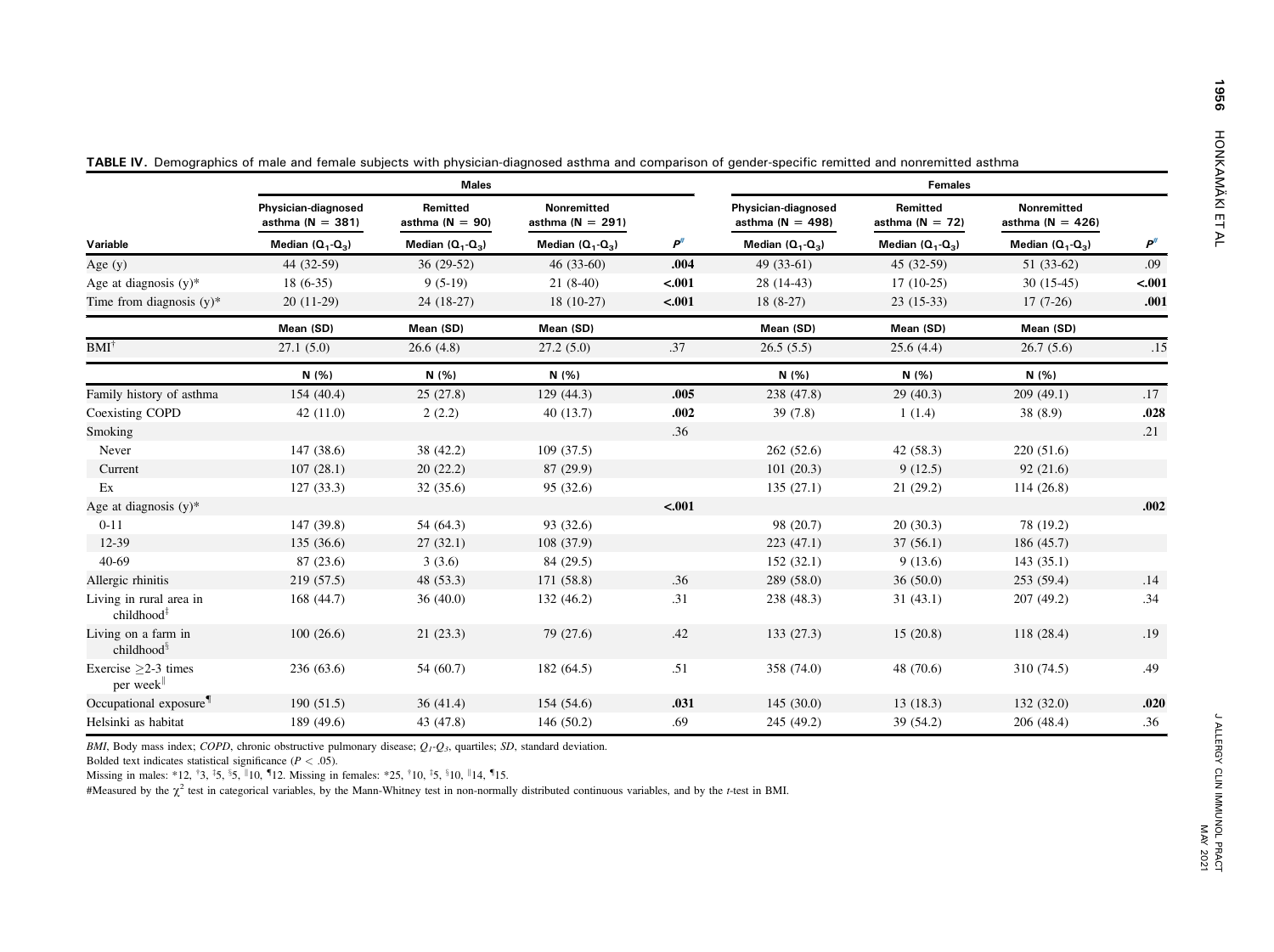

FIGURE 3. Gender-specific remission (%) in subjects with physician-diagnosed asthma in groups defined by age at asthma diagnosis. In (A) is shown the proportion of remission in subjects with early (0-11), intermediate (12-39 years) and late-diagnosed (40-69 years) asthma. In (B) is shown the proportion of remission in subjects divided into 10-year groups by age at asthma diagnosis.

previously proposed. $^{27}$  The remission definition we used adapted to a recent consensus report that argued  $\geq$ 12 months to be the most optimal asymptomatic time frame to the definition of asthma remission.<sup>1</sup>

Early-diagnosed asthma (<12 years) was in remission in 30% of subjects: in 37% of males and 20% of females. Child-onset asthma is mostly defined similarly, as beginning at <12 years of age in other studies comparing asthma by age of onset.<sup>25</sup> Our remission estimates were low compared with studies with a symptom-based definition of asthma, $3$  but very similar to studies that have included only physician-diagnosed or objectively confirmed asthma.<sup>7,8</sup> In addition, we found 2 risk factors of nonremission in early-diagnosed asthma: allergic rhinitis and female gender, similarly as in earlier reports. $3/2$ 

Intermediate-diagnosed asthma (12-39 years) was in remission in 17.9% of subjects, which settles between earlier findings. $11,30$ The diagnosis-age definition in this group reflects quite well those of adult-onset or late-onset asthma in previous studies comparing asthma by age of onset because older subjects have been left out in most of them.<sup>25,30</sup> Interestingly, exercise  $\geq 2$  to 3 times per week was the only significant risk factor of nonremission in this group, which however lost its significance if subjects reporting current asthma medication use but not symptoms were considered as remitted. This suggests preventative medication usage in exercising subjects to explain the result. Other studies have similarly found only few risk factors of nonremission in subjects with similar diagnosis age: nasal polyps, allergic sensitization, worse lung function at baseline, inhaled corticosteroid use.<sup>10,11,17,30</sup> Daily physical activity has also been found to decelerate the loss of lung function in the long term in adult-onset asthma.<sup>3</sup>

Only 5% of subjects with late-diagnosed asthma were currently in remission. The result is in line with a previous prospective case-control study that reported remission rate by detailed diagnosis age in older age.<sup>11</sup> Our study was underpowered to determine risk factors of nonremitted late-diagnosed asthma, but all the subjects who had coexisting COPD were not in remission. Furthermore, remission was rarest in subjects aged 60 to 69 years, which could result from a higher proportion of worse-prognostic adult-diagnosed asthma in those with older age, but also from an increase in other comorbid conditions associated with age, which may play a role in asthma control.<sup>32,33</sup>

Comorbid COPD is reportedly a predisposing factor to poorer lung function in asthma, $34,35$  but other comorbidities are also found to be more prevalent in patients with coexisting asthma and COPD than other patients with asthma.<sup>34</sup> Nevertheless, to the best of our knowledge, this was the first study to investigate risk factors of asthma nonremission by detailed asthma age of onset in adulthood and one of the few studies to investigate remission of asthma in the elderly population.

The 2 most remarkable independent risk factors of asthma nonremission were late-diagnosed asthma ( $OR = 11.1$ ) and coexisting COPD ( $OR = 5.6$ ). Exclusion of coexisting COPD did not affect the effect size or significance of late diagnosis (40- 69 years) as a risk factor for nonremission, supporting its role as a real-life independent risk factor. Support for late diagnosis as a COPD-independent risk factor for poorer asthma prognosis is also provided in another study. $35$  However, the effect size of late diagnosis age as a risk factor of asthma nonremission in an extensive stratified regression model has not been described earlier, to the best of our knowledge.

Current smoking transformed into a significant risk factor of asthma nonremission as subjects with coexisting COPD were excluded. Current smoking and smoking history are both indeed found to increase the risk of at least more difficult asthma. $36,37$ Furthermore, BMI was not a significant risk factor of nonremission in any diagnosis-age group. High BMI was previously found to increase risk of more difficult asthma in a "doseresponse" manner,<sup>38</sup> but another study, which also found an association between high BMI and more difficult asthma, showed that BMI and the actual remission of asthma were not associated, $11$  consistent with this study.

In general, retrospective studies have limitations. Underreporting mild asthma due to recall bias is found to be common<sup>39</sup> as well as misdiagnosis of asthma.<sup>40</sup> However, in Finland, the standard practice is to confirm asthma and COPD diagnoses with objective lung function tests highly recommended by Global Initiative for Asthma and the Finnish national health care guidelines, increasing the reliability of asthma diagnoses.  $41,42$  In addition, all citizens in Finland are covered by the National Health Insurance scheme and issued a personal health insurance card. This card is replaced usually 6 to 8 months from asthma diagnosis, containing not only asthma medication reimbursement information but also the replacement date. The card is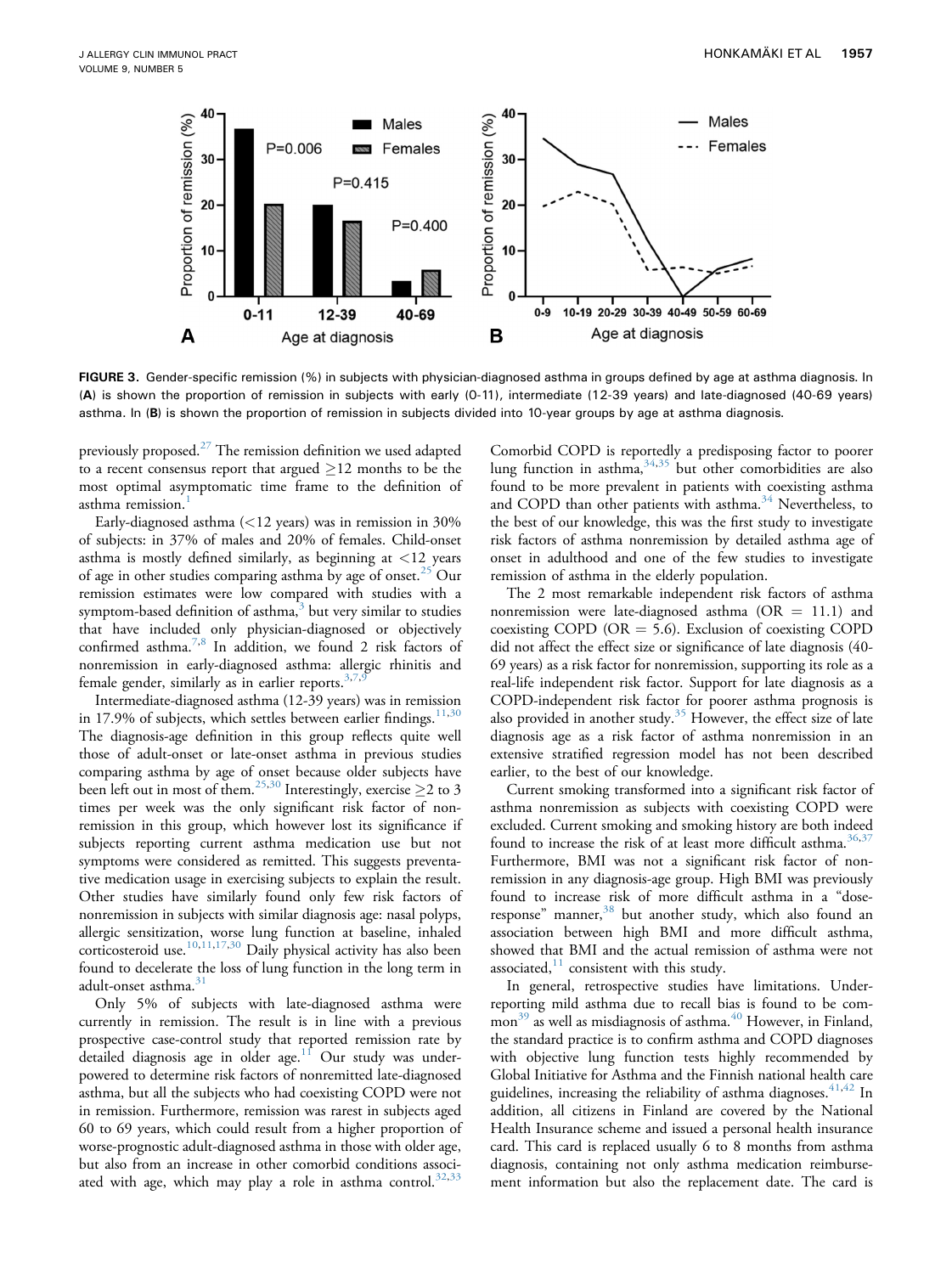frequently used as medication is purchased. Thus, a considerable proportion of the respondents had verified data of their age at asthma diagnosis at hand when they filled the questionnaire. In addition, reimbursement of asthma medication<sup>8</sup> contributes a notable financial benefit to patients, which further enhances the memory related to precise diagnosis age, which was asked the study subjects with a well-validated questionnaire.<sup>28</sup>

Furthermore, in this study, a risk of misinterpretation of earlydiagnosed asthma to adult-diagnosed asthma is present<sup>43</sup> as childonset asthma may relapse after a long remission period in midadulthood.<sup>4,5</sup> However, subjects diagnosed in childhood are mostly allergic and males, whereas adult-diagnosed subjects mostly nonallergic and females,<sup>20,28</sup> therefore having different permanent characteristics. This also applied to our findings, suggesting that misinterpretation of early-onset relapsed asthma to adultdiagnosed asthma would not have caused a major bias. On the other hand, retrospective self-reported asthma age of onset assessment is previously found to be very specific.<sup>39,44</sup> For these reasons, we consider the reported asthma diagnoses in the present study to be precise and comprehensive, and only little misclassification of early-diagnosed asthma to late-diagnosed asthma or asthma to COPD in the older age groups. Therefore, although some mild asthma is probably left out, overall, we consider the reported asthma diagnoses in this study to be accurate.

Our data were based on an age-comprehensive cross-sectional random sample of general adult population: subjects were invited to the study with no exclusions, and all subjects who filled the questionnaire appropriately were included. In addition, the effect of nonresponse is previously discussed to be moderate in this study. $28,29$  It should also be noted that cohort effect affects the results, as the oldest subjects had lived their childhood a long time ago, when asthma incidence was lower and identification more difficult. However, similar data would be very troublesome to collect prospectively. Furthermore, the data were based solely on the questionnaire, and clinical parameters were not available. Therefore, the evidence of distinguishing nonremitted and remitted asthma was not as accurate as in clinical data. However, clinical data are usually collected from secondary health care. Thus, we consider the results from these data accurate and generalizable to the primary health care patients as subjects conformed the general population.

As discussed, remission of asthma was lowest in subjects with later diagnosis age as has been reported earlier, $45$  and the finding was parallel in both genders. In addition, it is shown that in adult subjects, current adult-onset asthma is more common than current child-onset asthma $8,28$  and that adult-onset asthma predisposes to poorer response to traditional asthma medications, and uncontrolled asthma,<sup>20</sup> the mechanism being still unknown.32,33 Taking all these findings into account, adult-onset asthma contributes a marked burden to the health care system altogether. What is also notable is that age of onset had the strongest association with asthma remission of the timemeasuring variables in this study, which implicates that it would be a better factor to characterize asthma remission tendency than the age or duration of asthma of patients. In conclusion, to affect prognosis of asthma, follow-up resources should be increased in adult-onset asthma, and follow-up needs to be intensified especially in patients whose asthma has occurred after 30 years of age as they have the highest risk of nonremittance.

In conclusion, age at asthma diagnosis predicted well the probability of asthma remission through the age span. Adultdiagnosed asthma was rarely in remission, and even less often with increasing age at diagnosis. Gender did not seem to have a significant impact on remission of asthma diagnosed in adulthood. Age at diagnosis also defined the risk factors of nonremission, suggesting distinct differences between these phenotypes. More resources to adult-onset and especially lateonset adult asthma should be targeted, in terms of follow-up as well as in research, especially to unravel novel targets for more effective prevention or treatment methods.

#### Acknowledgments

We are grateful to Antti Sepponen, technician, and Aino Sepponen, RN, for their input with the Western Finland FinEsS sample.

#### **REFERENCES**

- 1. [Menzies-Gow A, Bafadhel M, Busse WW, Casale TB, Kocks JWH, Pavord ID,](http://refhub.elsevier.com/S2213-2198(20)31347-7/sref1) [et al. An expert consensus framework for asthma remission as a treatment goal.](http://refhub.elsevier.com/S2213-2198(20)31347-7/sref1) [J Allergy Clin Immunol 2020;145:757-65](http://refhub.elsevier.com/S2213-2198(20)31347-7/sref1).
- 2. [Bisgaard H, Bønnelykke K. Long-term studies of the natural history of asthma](http://refhub.elsevier.com/S2213-2198(20)31347-7/sref2) [in childhood. J Allergy Clin Immunol 2010;126:187-99.](http://refhub.elsevier.com/S2213-2198(20)31347-7/sref2)
- 3. [Jenkins MA, Hopper JL, Bowes G, Carlin JB, Flander LB, Giles GG. Factors in](http://refhub.elsevier.com/S2213-2198(20)31347-7/sref3) [childhood as predictors of asthma in adult life. BMJ 1994;309:90-3.](http://refhub.elsevier.com/S2213-2198(20)31347-7/sref3)
- 4. [Martinez FD. Links between pediatric and adult asthma. J Allergy Clin Immunol](http://refhub.elsevier.com/S2213-2198(20)31347-7/sref4) [2001;107\(Suppl\):449.](http://refhub.elsevier.com/S2213-2198(20)31347-7/sref4)
- 5. [Sears MR, Greene JM, Willan AR, Wiecek EM, Taylor DR, Flannery EM, et al.](http://refhub.elsevier.com/S2213-2198(20)31347-7/sref5) [A longitudinal, population-based, cohort study of childhood asthma followed to](http://refhub.elsevier.com/S2213-2198(20)31347-7/sref5) [adulthood. N Engl J Med 2003;349:1414-22](http://refhub.elsevier.com/S2213-2198(20)31347-7/sref5).
- 6. [To T, Gershon A, Wang C, Dell S, Cicutto L. Persistence and remission in](http://refhub.elsevier.com/S2213-2198(20)31347-7/sref6) [childhood asthma: a population-based asthma birth cohort study. Arch Pediatr](http://refhub.elsevier.com/S2213-2198(20)31347-7/sref6) [Adolesc Med 2007;161:1197-204](http://refhub.elsevier.com/S2213-2198(20)31347-7/sref6).
- 7. [Andersson M, Hedman L, Bjerg A, Forsberg B, Lundbäck B, Rönmark E.](http://refhub.elsevier.com/S2213-2198(20)31347-7/sref7) [Remission and persistence of asthma followed from 7 to 19 years of age. Pe](http://refhub.elsevier.com/S2213-2198(20)31347-7/sref7)[diatrics 2013;132:435](http://refhub.elsevier.com/S2213-2198(20)31347-7/sref7).
- 8. Kankaanranta H, Tuomisto [LE, Ilmarinen P. Age-speci](http://refhub.elsevier.com/S2213-2198(20)31347-7/sref8)fic incidence of new [asthma diagnoses in Finland. J Allergy Clin Immunol Pract 2017;5:](http://refhub.elsevier.com/S2213-2198(20)31347-7/sref8) [189-191.e3.](http://refhub.elsevier.com/S2213-2198(20)31347-7/sref8)
- 9. [Burgess JA, Matheson MC, Gurrin LC, Byrnes GB, Adams KS, Wharton CL,](http://refhub.elsevier.com/S2213-2198(20)31347-7/sref9) et al. Factors infl[uencing asthma remission: a longitudinal study from childhood](http://refhub.elsevier.com/S2213-2198(20)31347-7/sref9) [to middle age. Thorax 2011;66:508-13.](http://refhub.elsevier.com/S2213-2198(20)31347-7/sref9)
- 10. [Westerhof GA, Coumou H, de Nijs SB, Weersink EJ, Bel EH. Clinical pre](http://refhub.elsevier.com/S2213-2198(20)31347-7/sref10)[dictors of remission and persistence of adult-onset asthma. J Allergy Clin](http://refhub.elsevier.com/S2213-2198(20)31347-7/sref10) [Immunol 2018;141:104-109.e3.](http://refhub.elsevier.com/S2213-2198(20)31347-7/sref10)
- 11. [Rönmark E, Lindberg A, Watson L, Lundbäck B. Outcome and severity of adult](http://refhub.elsevier.com/S2213-2198(20)31347-7/sref11) onset asthma—[report from the Obstructive Lung Disease in Northern Sweden](http://refhub.elsevier.com/S2213-2198(20)31347-7/sref11) [Studies \(OLIN\). Respir Med 2007;101:2370-7](http://refhub.elsevier.com/S2213-2198(20)31347-7/sref11).
- 12. [Tuomisto LE, Ilmarinen P, Niemelä O, Haanpää J, Kankaanranta T,](http://refhub.elsevier.com/S2213-2198(20)31347-7/sref12) [Kankaanranta H. A 12-year prognosis of adult-onset asthma: Seinäjoki Adult](http://refhub.elsevier.com/S2213-2198(20)31347-7/sref12) [Asthma Study. Respir Med 2016;117:223-9](http://refhub.elsevier.com/S2213-2198(20)31347-7/sref12).
- 13. [Tuomisto LE, Ilmarinen P, Kankaanranta H. Prognosis of new-onset asthma](http://refhub.elsevier.com/S2213-2198(20)31347-7/sref13) [diagnosed at adult age. Respir Med 2015;109:944-54](http://refhub.elsevier.com/S2213-2198(20)31347-7/sref13).
- 14. Sözener ZÇ, Aydın Ö, Mungan D, Mısırlı[gil Z. Prognosis of adult asthma: a 7](http://refhub.elsevier.com/S2213-2198(20)31347-7/sref14) [year follow-up study. Ann Allergy Asthma Immunol 2015;114:370-3.](http://refhub.elsevier.com/S2213-2198(20)31347-7/sref14)
- 15. [Ekerljung L, Rönmark E, Larsson K, Sundblad B, Bjerg A, Ahlstedt S, et al. No](http://refhub.elsevier.com/S2213-2198(20)31347-7/sref15) [further increase of incidence of asthma: incidence, remission and relapse of](http://refhub.elsevier.com/S2213-2198(20)31347-7/sref15) [adult asthma in Sweden. Respir Med 2008;102:1730-6](http://refhub.elsevier.com/S2213-2198(20)31347-7/sref15).
- 16. [Pallasaho P, Juusela M, Lindqvist A, Sovijärvi A, Lundbäck B, Rönmark E.](http://refhub.elsevier.com/S2213-2198(20)31347-7/sref16) [Allergic rhinoconjunctivitis doubles the risk for incident asthma](http://refhub.elsevier.com/S2213-2198(20)31347-7/sref16)—results from a [population study in Helsinki, Finland. Respir Med 2011;105:1449-56.](http://refhub.elsevier.com/S2213-2198(20)31347-7/sref16)
- 17. [Rönmark E, Jönsson E, Lundbäck B. Remission of asthma in the middle aged](http://refhub.elsevier.com/S2213-2198(20)31347-7/sref17) [and elderly: report from the Obstructive Lung Disease in Northern Sweden](http://refhub.elsevier.com/S2213-2198(20)31347-7/sref17) [study. Thorax 1999;54:611-3.](http://refhub.elsevier.com/S2213-2198(20)31347-7/sref17)
- 18. [Kauppinen R, Vilkka V, Sintonen H, Hedman J. The](http://refhub.elsevier.com/S2213-2198(20)31347-7/sref18) first year of treatment [predicts the prognosis of asthma over 25 y](http://refhub.elsevier.com/S2213-2198(20)31347-7/sref18)—a prospective study. Allergy 2020; [75:75-83](http://refhub.elsevier.com/S2213-2198(20)31347-7/sref18).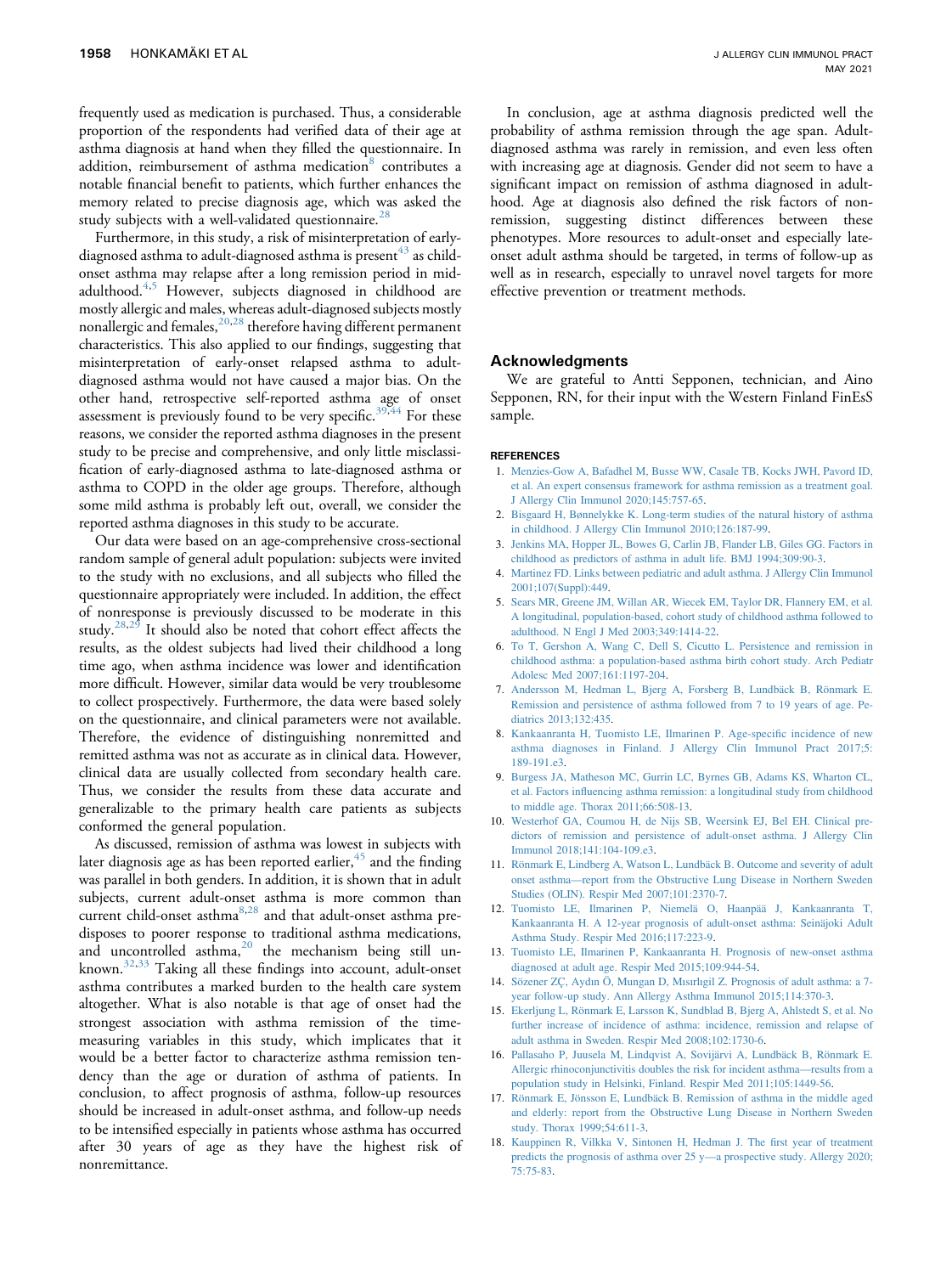- 19. [Almqvist L, Rönmark E, Stridsman C, Backman H, Lindberg A, Lundbäck B,](http://refhub.elsevier.com/S2213-2198(20)31347-7/sref19) [et al. Remission of adult onset asthma is rare](http://refhub.elsevier.com/S2213-2198(20)31347-7/sref19)—a 15-year follow-up study. ERJ [Open Res 2020;6:00620-2020](http://refhub.elsevier.com/S2213-2198(20)31347-7/sref19).
- 20. [de Nijs SB, Venekamp LN, Bel EH. Adult-onset asthma: is it really different?](http://refhub.elsevier.com/S2213-2198(20)31347-7/sref20) [Eur Respir Rev 2013;22:44-52](http://refhub.elsevier.com/S2213-2198(20)31347-7/sref20).
- 21. [Bush A, Menzies-Gow A. Phenotypic differences between pediatric and adult](http://refhub.elsevier.com/S2213-2198(20)31347-7/sref21) [asthma. Proc Am Thorac Soc 2009;6:712-9.](http://refhub.elsevier.com/S2213-2198(20)31347-7/sref21)
- 22. [de Marco R, Bugiani M, Cazzoletti L, Carosso A, Accordini S, Buriani O, et al.](http://refhub.elsevier.com/S2213-2198(20)31347-7/sref22) [The control of asthma in Italy. A multicentre descriptive study on young adults](http://refhub.elsevier.com/S2213-2198(20)31347-7/sref22) [with doctor diagnosed current asthma. Allergy 2003;58:221-8](http://refhub.elsevier.com/S2213-2198(20)31347-7/sref22).
- 23. [Cazzoletti L, Corsico AG, Albicini F, Di Vincenzo EMG, Gini E, Grosso A,](http://refhub.elsevier.com/S2213-2198(20)31347-7/sref23) [et al. The course of asthma in young adults: a population-based nine-year](http://refhub.elsevier.com/S2213-2198(20)31347-7/sref23) [follow-up on asthma remission and control. PLoS ONE 2014;9:e86956](http://refhub.elsevier.com/S2213-2198(20)31347-7/sref23).
- 24. [Laforest L, Van Ganse E, Devouassoux G, Bousquet J, Chretin S, Bauguil G,](http://refhub.elsevier.com/S2213-2198(20)31347-7/sref24) et al. Influence of patients' [characteristics and disease management on asthma](http://refhub.elsevier.com/S2213-2198(20)31347-7/sref24) [control. J Allergy Clin Immunol 2006;117:1404-10.](http://refhub.elsevier.com/S2213-2198(20)31347-7/sref24)
- 25. [Tan DJ, Walters EH, Perret JL, Lodge CJ, Lowe AJ, Matheson MC, et al. Age](http://refhub.elsevier.com/S2213-2198(20)31347-7/sref25)[of-asthma onset as a determinant of different asthma phenotypes in adults: a](http://refhub.elsevier.com/S2213-2198(20)31347-7/sref25) [systematic review and meta-analysis of the literature. Expert Rev Respir Med](http://refhub.elsevier.com/S2213-2198(20)31347-7/sref25) [2015;9:109-23](http://refhub.elsevier.com/S2213-2198(20)31347-7/sref25).
- 26. [Tan DJ, Walters EH, Perret JL, Burgess JA, Johns DP, Lowe AJ, et al. Clinical and](http://refhub.elsevier.com/S2213-2198(20)31347-7/sref26) [functional differences between early-onset and late-onset adult asthma: a](http://refhub.elsevier.com/S2213-2198(20)31347-7/sref26) [population-based Tasmanian Longitudinal Health Study. Thorax 2016;71:981-7.](http://refhub.elsevier.com/S2213-2198(20)31347-7/sref26)
- 27. [Di Stefano A, Ricciardolo FLM. Occupational asthma contribution in pheno](http://refhub.elsevier.com/S2213-2198(20)31347-7/sref27)[typing adult asthma by using age-of-asthma onset clustering. Expert Rev Respir](http://refhub.elsevier.com/S2213-2198(20)31347-7/sref27) [Med 2015;9:387-8.](http://refhub.elsevier.com/S2213-2198(20)31347-7/sref27)
- 28. [Honkamäki J, Hisinger-Mölkänen H, Ilmarinen P, Piirilä P, Tuomisto LE,](http://refhub.elsevier.com/S2213-2198(20)31347-7/sref28) [Andersén H, et al. Age- and gender-speci](http://refhub.elsevier.com/S2213-2198(20)31347-7/sref28)fic incidence of new asthma diagnosis [from childhood to late adulthood. Respir Med 2019;154:56-62.](http://refhub.elsevier.com/S2213-2198(20)31347-7/sref28)
- 29. [Hisinger-Mölkänen H, Pallasaho P, Haahtela T, Lindqvist A, Sovijärvi A,](http://refhub.elsevier.com/S2213-2198(20)31347-7/sref29) [Piirilä P. The increase of asthma prevalence has levelled off and symptoms](http://refhub.elsevier.com/S2213-2198(20)31347-7/sref29) [decreased in adults during 20 years from 1996 to 2016 in Helsinki, Finland.](http://refhub.elsevier.com/S2213-2198(20)31347-7/sref29) [Respir Med 2019;155:121-6](http://refhub.elsevier.com/S2213-2198(20)31347-7/sref29).
- 30. [Traulsen LK, Halling A, Bælum J, Davidsen JR, Miller M, Omland Ø, et al.](http://refhub.elsevier.com/S2213-2198(20)31347-7/sref30) [Determinants of persistent asthma in young adults. Eur Clin Respir J 2018;5:](http://refhub.elsevier.com/S2213-2198(20)31347-7/sref30) [1478593.](http://refhub.elsevier.com/S2213-2198(20)31347-7/sref30)
- 31. [Loponen J, Ilmarinen P, Tuomisto LE, Niemelä O, Tommola M, Nieminen P,](http://refhub.elsevier.com/S2213-2198(20)31347-7/sref31) [et al. Daily physical activity and lung function decline in adult-onset asthma: a](http://refhub.elsevier.com/S2213-2198(20)31347-7/sref31) [12-year follow-up study. Eur Clin Respir J 2018;5:1533753.](http://refhub.elsevier.com/S2213-2198(20)31347-7/sref31)
- 32. [Dunn RM, Busse PJ, Wechsler ME. Asthma in the elderly and late-onset adult](http://refhub.elsevier.com/S2213-2198(20)31347-7/sref32) [asthma. Allergy 2018;73:284-94.](http://refhub.elsevier.com/S2213-2198(20)31347-7/sref32)
- 33. [Miranda C, Busacker A, Balzar S, Trudeau J, Wenzel SE. Distinguishing severe](http://refhub.elsevier.com/S2213-2198(20)31347-7/sref33) [asthma phenotypes: role of age at onset and eosinophilic in](http://refhub.elsevier.com/S2213-2198(20)31347-7/sref33)flammation. [J Allergy Clin Immunol 2004;113:101-8](http://refhub.elsevier.com/S2213-2198(20)31347-7/sref33).
- 34. [Tommola M, Ilmarinen P, Tuomisto LE, Lehtimäki L, Haanpää J, Niemelä O,](http://refhub.elsevier.com/S2213-2198(20)31347-7/sref34) [et al. Differences between asthma-COPD overlap syndrome and adult-onset](http://refhub.elsevier.com/S2213-2198(20)31347-7/sref34) [asthma. Eur Respir J 2017;49:1602383.](http://refhub.elsevier.com/S2213-2198(20)31347-7/sref34)
- 35. [Lange P, Çolak Y, Ingebrigtsen TS, Vestbo J, Marott JL. Long-term](http://refhub.elsevier.com/S2213-2198(20)31347-7/sref35) [prognosis of asthma, chronic obstructive pulmonary disease, and asthma](http://refhub.elsevier.com/S2213-2198(20)31347-7/sref35)[chronic obstructive pulmonary disease overlap in the Copenhagen City](http://refhub.elsevier.com/S2213-2198(20)31347-7/sref35) [Heart study: a prospective population-based analysis. Lancet Respir Med](http://refhub.elsevier.com/S2213-2198(20)31347-7/sref35) [2016;4:454-62](http://refhub.elsevier.com/S2213-2198(20)31347-7/sref35).
- 36. [Tommola M, Ilmarinen P, Tuomisto LE, Haanpää J, Kankaanranta T,](http://refhub.elsevier.com/S2213-2198(20)31347-7/sref36) [Niemelä O, et al. The effect of smoking on lung function: a clinical study of](http://refhub.elsevier.com/S2213-2198(20)31347-7/sref36) [adult-onset asthma. Eur Respir J 2016;48:1298-306.](http://refhub.elsevier.com/S2213-2198(20)31347-7/sref36)
- 37. [Westerhof GA, Vollema EM, Weersink EJ, Reinartz SM, de Nijs SB, Bel EH.](http://refhub.elsevier.com/S2213-2198(20)31347-7/sref37) [Predictors for the development of progressive severity in new-onset adult](http://refhub.elsevier.com/S2213-2198(20)31347-7/sref37) [asthma. J Allergy Clin Immunol 2014;134:1051-1106.e2.](http://refhub.elsevier.com/S2213-2198(20)31347-7/sref37)
- 38. [de Marco R, Marcon A, Jarvis D, Accordini S, Almar E, Bugiani M, et al.](http://refhub.elsevier.com/S2213-2198(20)31347-7/sref38) [Prognostic factors of asthma severity: a 9-year international prospective cohort](http://refhub.elsevier.com/S2213-2198(20)31347-7/sref38) [study. J Allergy Clin Immunol 2006;117:1249-56](http://refhub.elsevier.com/S2213-2198(20)31347-7/sref38).
- 39. [Torén K, Palmqvist M, Löwhagen O, Balder B, Tunsäter A. Self-reported](http://refhub.elsevier.com/S2213-2198(20)31347-7/sref39) [asthma was biased in relation to disease severity while reported year of asthma](http://refhub.elsevier.com/S2213-2198(20)31347-7/sref39) [onset was accurate. J Clin Epidemiol 2006;59:90-3](http://refhub.elsevier.com/S2213-2198(20)31347-7/sref39).
- 40. [Aaron SD, Boulet LP, Reddel HK, Gershon AS. Underdiagnosis and over](http://refhub.elsevier.com/S2213-2198(20)31347-7/sref40)[diagnosis of asthma. Am J Respir Crit Care Med 2018;198:1012-20](http://refhub.elsevier.com/S2213-2198(20)31347-7/sref40).
- 41. Global Initiative for Asthma. 2019 GINA Main Report. Available from: [https://](https://ginasthma.org/) [ginasthma.org/.](https://ginasthma.org/) Accessed September 17, 2019.
- 42. [Haahtela T, Lehtimäki L, Ahonen E, Harju T, Jartti T, Kankaanranta H, et al.](http://refhub.elsevier.com/S2213-2198(20)31347-7/sref42) [Update on current care guidelines: asthma. Duodecim 2013;129:994-5](http://refhub.elsevier.com/S2213-2198(20)31347-7/sref42).
- 43. [Fuchs O, Bahmer T, Rabe KF, von Mutius E. Asthma transition from childhood](http://refhub.elsevier.com/S2213-2198(20)31347-7/sref43) [into adulthood. Lancet Respir Med 2017;5:224-34.](http://refhub.elsevier.com/S2213-2198(20)31347-7/sref43)
- 44. [Pattaro C, Locatelli F, Sunyer J, de Marco R. Using the age at onset may in](http://refhub.elsevier.com/S2213-2198(20)31347-7/sref44)[crease the reliability of longitudinal asthma assessment. J Clin Epidemiol 2007;](http://refhub.elsevier.com/S2213-2198(20)31347-7/sref44) [60:704-11.](http://refhub.elsevier.com/S2213-2198(20)31347-7/sref44)
- 45. [De Marco R, Locatelli F, Cerveri I, Bugiani M, Marinoni A, Giammanco G.](http://refhub.elsevier.com/S2213-2198(20)31347-7/sref45) [Incidence and remission of asthma: a retrospective study on the natural history](http://refhub.elsevier.com/S2213-2198(20)31347-7/sref45) [of asthma in Italy. J Allergy Clin Immunol 2002;110:228-35.](http://refhub.elsevier.com/S2213-2198(20)31347-7/sref45)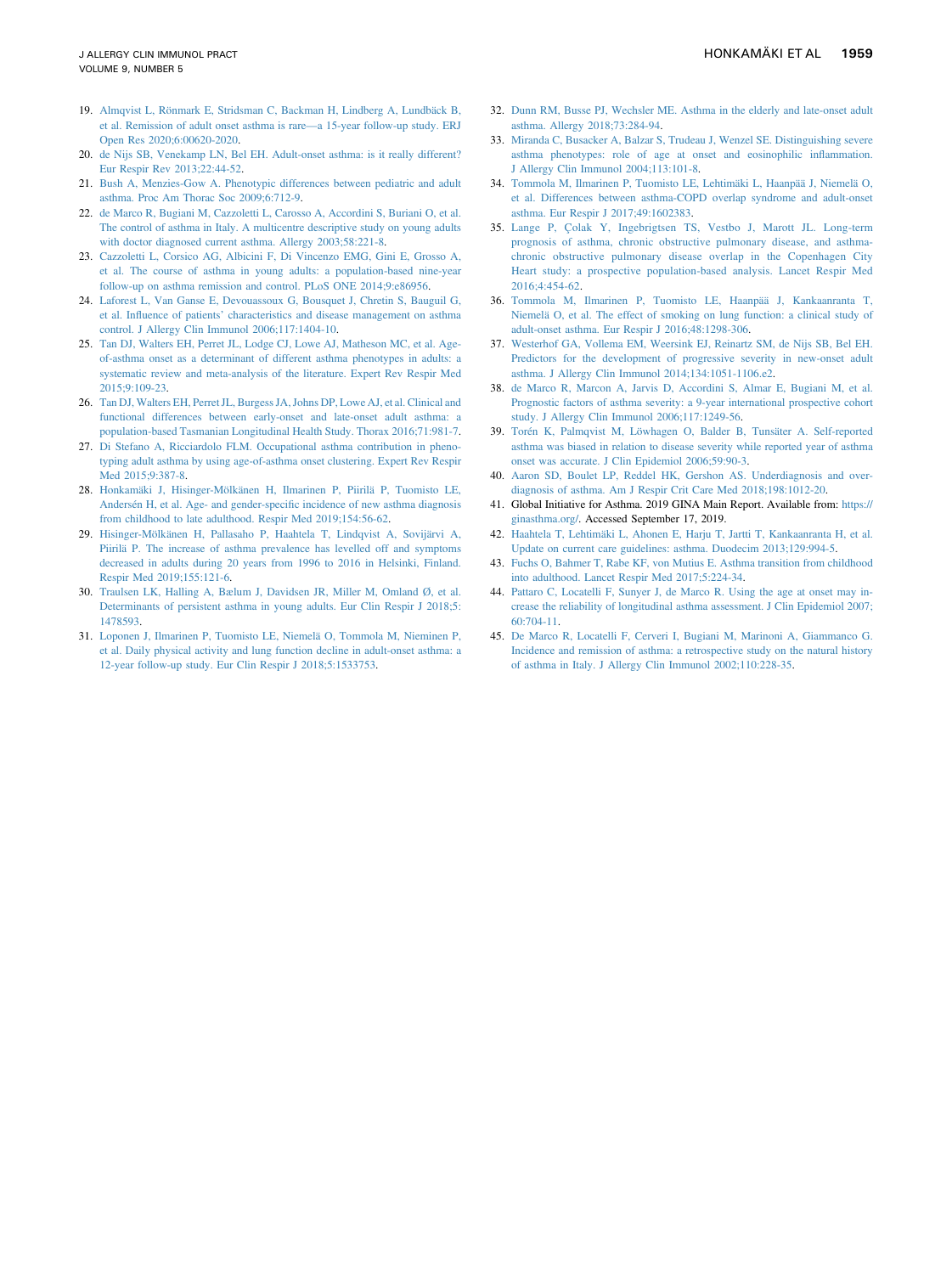#### ONLINE REPOSITORY

As similar regression analysis with a similar definition of nonremission as in Table E1 was conducted separately for intermediate- (12-39 years) and late-diagnosed (40-69 years) asthma, no significant risk factors of nonremission were found in intermediate-diagnosed (12-39 years) asthma. Because the number of subjects in remission was very low in late-diagnosed asthma, risk factors of nonremission could not be reliably assessed.



FIGURE E1. Remission (%) in subjects with physician-diagnosed asthma in relation to age at asthma diagnosis, current age, and time from diagnosis in 10-year categories.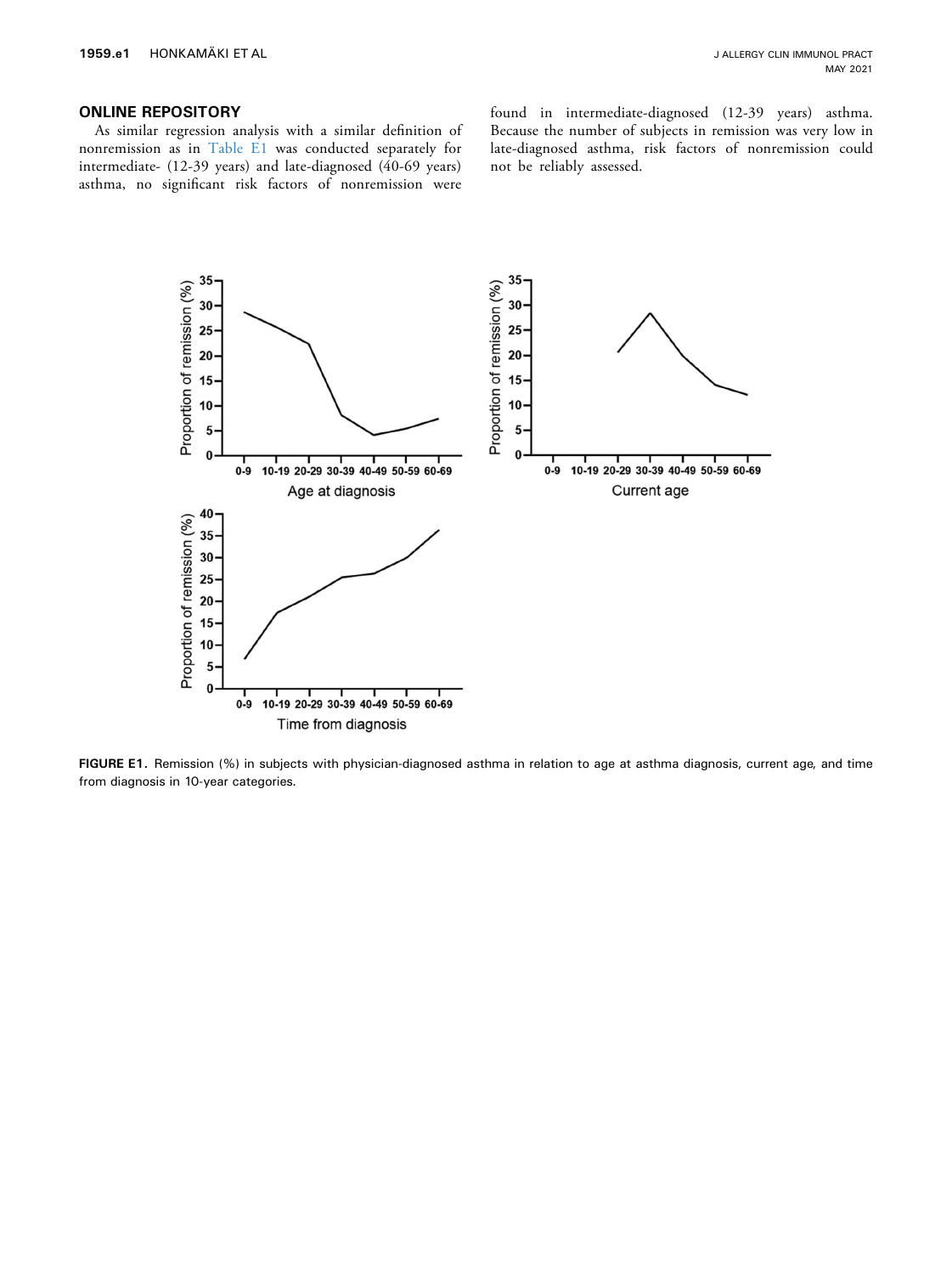| TABLE E1. Risk factors of asthma nonremission compared with remission in subjects reporting physician-diagnosed asthma and separately in subjects with early-diagnosed (0-11 years)        |
|--------------------------------------------------------------------------------------------------------------------------------------------------------------------------------------------|
| and adult-diagnosed (12-69 years) asthma in multivariable binary logistic regression analysis as the criterion of reporting not using asthma medication was removed from the definition of |
| asthma remission*                                                                                                                                                                          |

|                                    | Physician-diagnosed asthma ( $N = 773$ ) |         | Early-diagnosed asthma (0-11 y) ( $N = 234$ ) |         | Adult-diagnosed asthma (12-69 y) ( $N = 539$ ) |      |
|------------------------------------|------------------------------------------|---------|-----------------------------------------------|---------|------------------------------------------------|------|
| Variable                           | OR (95% CI)                              | P       | OR (95% CI)                                   | P       | OR (95% CI)                                    | P    |
| Female                             | $1.20(0.84-1.71)$                        | .32     | $2.01(1.05-3.86)$                             | .035    | $0.94(0.60-1.47)$                              | .78  |
| Family history of asthma           | $1.74(1.23-2.46)$                        | .002    | $1.64(0.87-3.08)$                             | .13     | $1.69(1.10-2.61)$                              | .017 |
| Smoking                            |                                          |         |                                               |         |                                                |      |
| Never                              |                                          |         |                                               |         |                                                |      |
| Current                            | $1.36(0.86-2.13)$                        | .19     | $1.07(0.51 - 2.25)$                           | .87     | $1.52(0.82 - 1.81)$                            | .18  |
| Ex                                 | $0.87(0.59-1.30)$                        | .50     | $0.93(0.42 - 2.05)$                           | .86     | $0.87(0.54-1.39)$                              | .55  |
| Occupational exposure              | $1.46(1.01-2.12)$                        | .046    | $1.83(0.92 - 3.67)$                           | .09     | $1.38(0.88-2.18)$                              | .16  |
| Living in rural area in childhood  | $1.28(0.82 - 2.00)$                      | $.28\,$ | $1.42(0.63-3.21)$                             | .39     | $1.19(0.68-2.08)$                              | .55  |
| Living on a farm in childhood      | $0.90(0.55-1.48)$                        | .68     | $0.85(0.32-2.27)$                             | .74     | $0.96(0.52-1.75)$                              | .88  |
| BMI                                |                                          |         |                                               |         |                                                |      |
| $<$ 24.99                          |                                          |         |                                               |         | $\overline{1}$                                 |      |
| 25-29.99                           | $1.26(0.85-1.87)$                        | .25     | $1.11(0.54-2.29)$                             | .78     | $1.32(0.81 - 2.13)$                            | .27  |
| 30-34.99                           | $1.44(0.88-2.37)$                        | .15     | $0.94(0.40-2.21)$                             | .88     | $1.72(0.91 - 3.25)$                            | .10  |
| $>35$                              | $2.32(0.96-5.59)$                        | .062    | 2.17 (0.30-15.89)                             | .45     | $2.63(0.95 - 7.30)$                            | .064 |
| Age at diagnosis $(y)$             |                                          |         | N/D                                           |         |                                                |      |
| $0 - 11$                           |                                          |         |                                               |         |                                                |      |
| 12-39                              | $1.63(1.09-2.43)$                        | .017    |                                               |         | $\mathbf{1}$                                   |      |
| $40 - 69$                          | $3.41(1.85-6.27)$                        | $-.001$ |                                               |         | $2.06(1.15-3.69)$                              | .016 |
| Exercise $\geq$ 2-3 times per week | $1.02(0.71-1.49)$                        | .91     | $0.56(0.29-1.09)$                             | .09     | $1.34(0.84-2.15)$                              | .22  |
| Allergic rhinitis                  | $1.69(1.19-2.42)$                        | .004    | $3.50(1.80-6.82)$                             | $-.001$ | $1.35(0.87-2.10)$                              | .22  |
| Age $(y)$                          |                                          |         |                                               |         |                                                |      |
| 60-69                              |                                          |         |                                               |         |                                                |      |
| 50-59                              | $1.36(0.76-2.42)$                        | .30     | $0.54(0.13-2.33)$                             | .41     | $1.64(0.86-3.15)$                              | .14  |
| 40-49                              | $1.04(0.57-1.89)$                        | .91     | $0.45(0.11-1.80)$                             | .26     | $1.12(0.56-2.26)$                              | .75  |
| 30-39                              | $0.99(0.54-1.78)$                        | .96     | $0.41(0.12-1.46)$                             | .17     | $1.12(0.55-2.31)$                              | .75  |
| 20-29                              | $1.65(0.88-3.11)$                        | .12     | $0.71(0.21-2.45)$                             | .59     | $1.85(0.79-4.37)$                              | .16  |
| Coexisting COPD                    | $2.18(0.98-4.85)$                        | .057    | $2.51(0.26-24.23)$                            | .43     | $1.96(0.83-4.63)$                              | .12  |
| Helsinki as habitat                | $1.04(0.71-1.51)$                        | .86     | $1.29(0.64-2.59)$                             | .48     | $1.00(0.62 - 1.59)$                            | .99  |

BMI, Body mass index; CI, confidence interval; COPD, chronic obstructive pulmonary disease; OR, odds ratio.

Bolded text indicates statistical significance ( $P < .05$ ).

\*Three different multiple logistic regression analyses were conducted with a target variable of remission of asthma. Nonremission was coded as 1 and remission as 0. Reported ORs have been adjusted for all the variables lis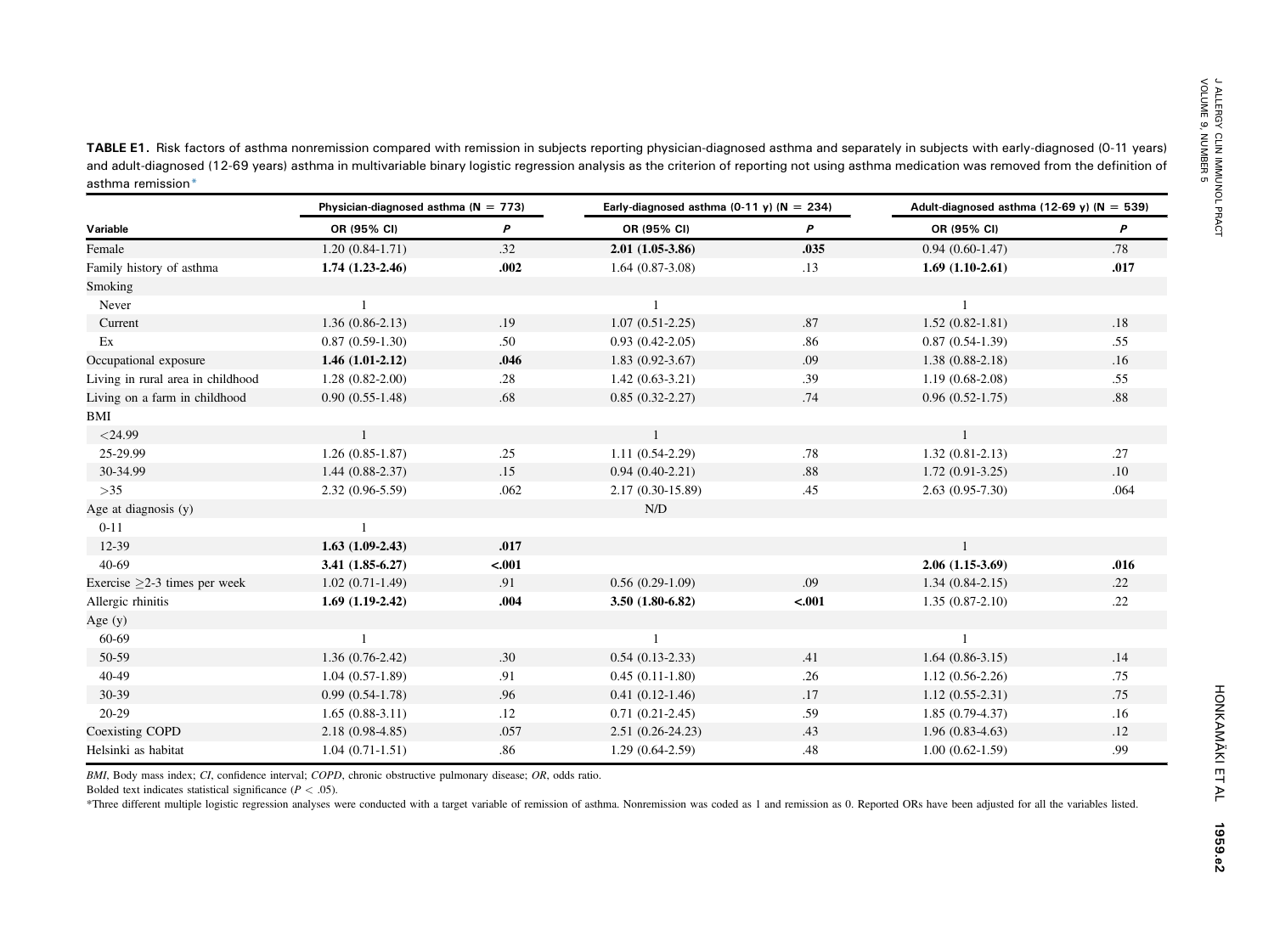|                                    | Physician-diagnosed asthma, COPD<br>excluded ( $N = 707$ ) |         | Adult-diagnosed asthma (12-69 y), COPD<br>excluded ( $N = 481$ ) |         |  |
|------------------------------------|------------------------------------------------------------|---------|------------------------------------------------------------------|---------|--|
| Variable                           | OR (95% CI)                                                | P       | OR (95% CI)                                                      | P       |  |
| Female                             | $1.41(0.92 - 2.16)$                                        | .12     | $1.02(0.57-1.82)$                                                | .96     |  |
| Family history of asthma           | $1.93(1.26-2.96)$                                          | .003    | $1.74(0.98-3.10)$                                                | .060    |  |
| Smoking                            |                                                            | .033    |                                                                  | .07     |  |
| Never                              | $\mathbf{1}$                                               | .95     | $\mathbf{1}$                                                     | .62     |  |
| Current                            | $1.84(1.05-3.23)$                                          |         | $2.20(0.94-5.19)$                                                |         |  |
| Ex                                 | $0.98(0.61-1.59)$                                          |         | $1.17(0.63 - 2.16)$                                              |         |  |
| Occupational exposure              | $1.20(0.76-1.89)$                                          | .43     | $1.20(0.65-2.19)$                                                | .56     |  |
| Living in rural area in childhood  | $1.26(0.72-2.18)$                                          | .42     | $0.98(0.47-2.05)$                                                | .95     |  |
| Living on a farm in childhood      | $0.77(0.42 - 1.41)$                                        | .40     | $0.77(0.36-1.67)$                                                | .51     |  |
| BMI                                |                                                            | .87     |                                                                  | .98     |  |
| $<$ 24.99                          | $\mathbf{1}$                                               | .61     | $\mathbf{1}$                                                     | .66     |  |
| 25-29.99                           | $0.96(0.60-1.55)$                                          | .35     | $1.01(0.53-1.91)$                                                | .36     |  |
| 30-34.99                           | $0.86(0.48-1.53)$                                          |         | $0.84(0.39-1.82)$                                                |         |  |
| >35                                | $1.74(0.54-5.62)$                                          |         | $2.05(0.44-9.57)$                                                |         |  |
| Age at diagnosis (y)               |                                                            | .001    |                                                                  | $-.001$ |  |
| $0 - 11$                           | 1                                                          | $-.001$ |                                                                  |         |  |
| 12-39                              | $2.20(1.40-3.46)$                                          |         | $\mathbf{1}$                                                     |         |  |
| $40-69$                            | 11.48 (4.93-26.72)                                         |         | $4.87(2.07-11.43)$                                               |         |  |
| Exercise $\geq$ 2-3 times per week | $1.34(0.86-2.07)$                                          | .19     | $2.03(1.13-3.67)$                                                | .019    |  |
| Allergic rhinitis                  | $2.34(1.53-3.57)$                                          | $-.001$ | $1.54(0.86-2.75)$                                                | .15     |  |
| Age $(y)$                          |                                                            |         |                                                                  |         |  |
| 60-69                              | 1                                                          |         | $\mathbf{1}$                                                     |         |  |
| 50-59                              | $1.55(0.72-3.35)$                                          | .27     | $2.12(0.81 - 5.56)$                                              | .13     |  |
| $40 - 49$                          | $1.12(0.54-2.35)$                                          | .76     | $0.99(0.41-2.41)$                                                | .98     |  |
| 30-39                              | $0.98(0.48-1.99)$                                          | .95     | $1.28(0.52 - 3.17)$                                              | .60     |  |
| $20-29$                            | $1.68(0.79-3.57)$                                          | .17     | $1.75(0.61-5.04)$                                                | .30     |  |
| Helsinki as habitat                | $0.96(0.60-1.53)$                                          | .85     | $0.93(0.50-1.73)$                                                | .82     |  |

TABLE E2. Risk factors of asthma nonremission compared with remission in subjects with physician-diagnosed asthma and adultdiagnosed (12-69 years) asthma in multivariable binary logistic regression analysis as coexisting COPD was excluded\*

BMI, Body mass index; CI, confidence interval; COPD, chronic obstructive pulmonary disease; OR, odds ratio.

Bolded text indicates statistical significance ( $P < .05$ ).

\*Two different multiple logistic regression analyses were conducted with a target variable of remission of asthma. Nonremission was coded as 1 and remission as 0. Reported ORs have been adjusted for all the variables listed.